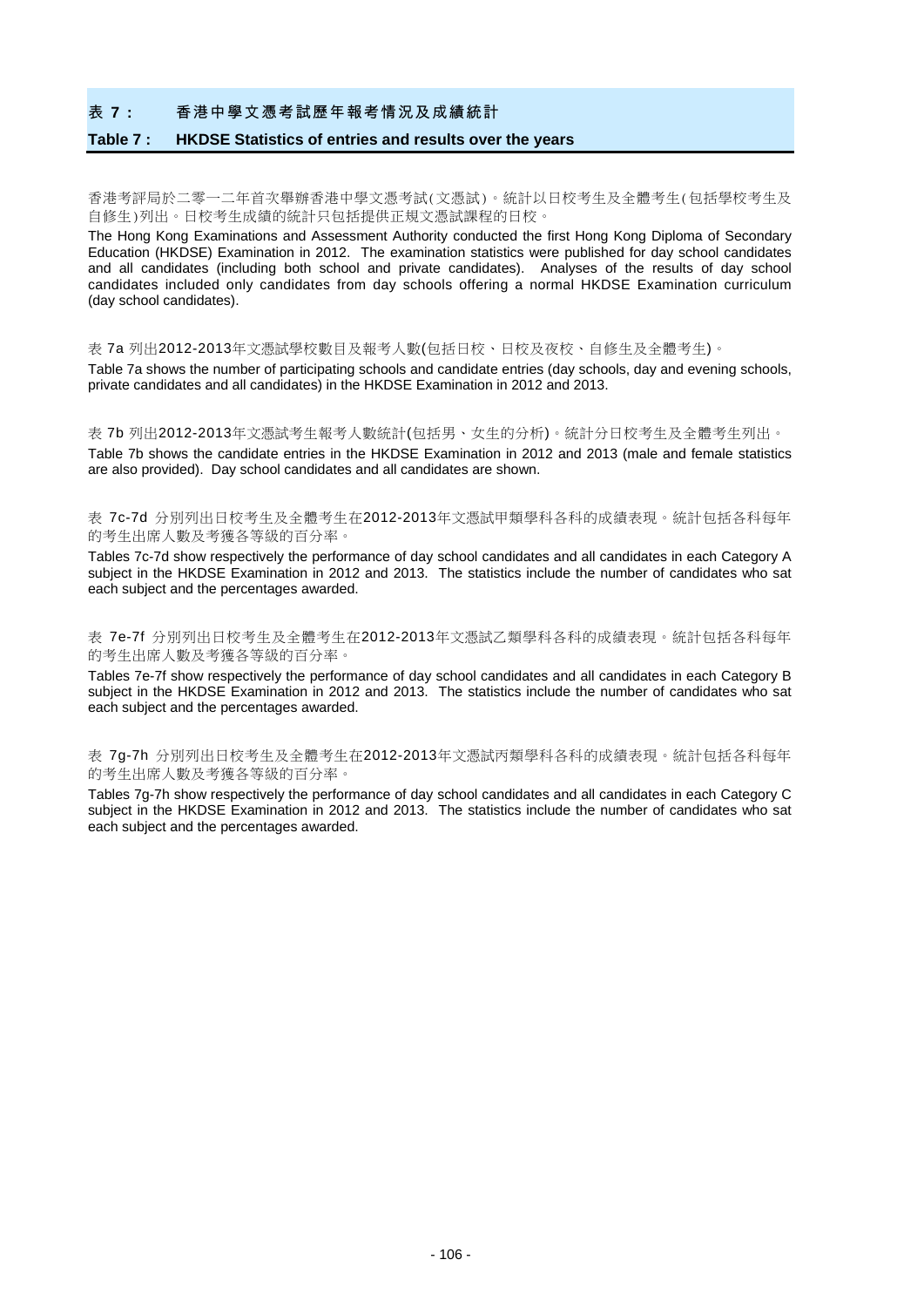## 表 **7a : 2012 - 2013** 年文憑試學校數目及報考人數

## **Table 7a : 2012 - 2013 HKDSE Number of participating schools and candidate entries**

| 年份   |                           | 日校<br>Day schools            |                           | 日校及夜校<br>Day and evening schools | 自修生                | 全體考生           |  |
|------|---------------------------|------------------------------|---------------------------|----------------------------------|--------------------|----------------|--|
| Year | 學校數目<br>No. of<br>schools | 考生人數<br>No. of<br>candidates | 學校數目<br>No. of<br>schools | 考生人數<br>No. of<br>candidates     | Private candidates | All candidates |  |
| 2012 | 469                       | 70 282                       | 532                       | 71 745                           | 1 3 2 9            | 73 074         |  |
| 2013 | 456                       | 69 750                       | 514                       | 71 168                           | 11 115             | 82 283         |  |

表 **7b** : **2012 - 2013** 年文憑試男女考生報考人數統計

### **Table 7b: 2012 - 2013 HKDSE Number of male and female candidate entries**

| 年份   |            | 日校考生<br>Day school candidates |             | 全體考生<br>All candidates |              |             |  |  |  |
|------|------------|-------------------------------|-------------|------------------------|--------------|-------------|--|--|--|
| Year | 男生<br>Male | 女生<br>Female                  | 總數<br>Total | 男生<br>Male             | 女生<br>Female | 總數<br>Total |  |  |  |
| 2012 | 34 813     | 35 4 69                       | 70 282      | 36 517                 | 36 557       | 73 074      |  |  |  |
| 2013 | 34 886     | 34 864                        | 69 750      | 42 123                 | 40 160       | 82 283      |  |  |  |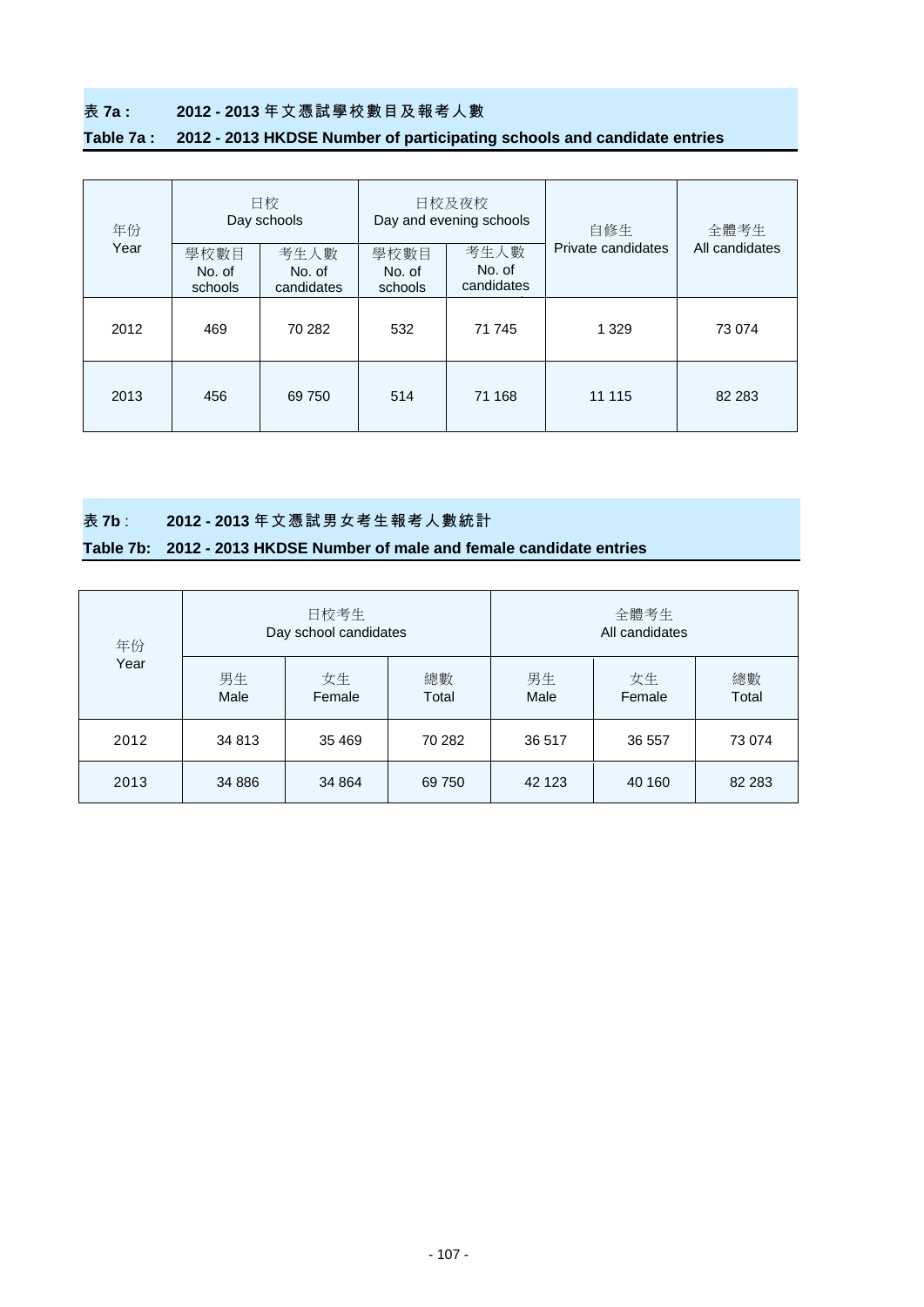### **Table 7c : 2012 - 2013 HKDSE Statistics of candidates' results in each of the Category A subjects**

| 百分率 Percentage<br>出席<br>科目<br>年份                     |      |               |               |         |         |      |      |      |      |      |
|------------------------------------------------------|------|---------------|---------------|---------|---------|------|------|------|------|------|
| Subject                                              | Year | 人數<br>No. sat | $5***$        | $5*+$   | $5+$    | $4+$ | $3+$ | $2+$ | $1+$ | U    |
| 生物                                                   | 2012 | 16 932        | 1.6           | 6.2     | 15.9    | 41.1 | 70.4 | 89.0 | 96.6 | 3.4  |
| Biology                                              | 2013 | 16 555        | 1.7           | 6.9     | 17.2    | 43.3 | 70.9 | 89.7 | 97.1 | 2.9  |
| 企業、會計與財務概論                                           | 2012 | 16 494        | 1.3           | 4.8     | 12.0    | 36.4 | 65.5 | 87.2 | 95.0 | 5.0  |
| Business, Accounting and<br><b>Financial Studies</b> | 2013 | 15 342        | 1.2           | 4.6     | 11.4    | 37.5 | 66.8 | 88.5 | 96.4 | 3.6  |
| 化學                                                   | 2012 | 17 022        | 2.1           | 8.4     | 21.0    | 46.3 | 73.8 | 87.0 | 95.2 | 4.8  |
| Chemistry                                            | 2013 | 15919         | 2.4           | 9.5     | 23.2    | 48.9 | 75.1 | 87.5 | 96.1 | 3.9  |
| 中國歷史                                                 | 2012 | 8 0 9 9       | 1.1           | 4.5     | 11.2    | 33.5 | 65.7 | 87.7 | 96.4 | 3.6  |
| <b>Chinese History</b>                               | 2013 | 7 3 1 2       | 1.0           | 4.3     | 10.7    | 34.0 | 64.3 | 87.6 | 96.4 | 3.6  |
| 中國語文                                                 | 2012 | 69 544        | 0.8           | 3.5     | 8.5     | 26.9 | 50.0 | 79.3 | 96.1 | 3.9  |
| Chinese Language                                     | 2013 | 68 926        | 0.9           | 3.6     | 8.8     | 27.5 | 52.3 | 80.7 | 96.4 | 3.6  |
| 中國文學                                                 | 2012 | 3018          | 0.8           | 3.4     | 8.3     | 27.6 | 60.4 | 86.2 | 96.4 | 3.6  |
| Chinese Literature                                   | 2013 | 2742          | 0.8           | 3.2     | 7.8     | 25.1 | 59.0 | 85.7 | 96.2 | 3.8  |
| 設計與應用科技                                              | 2012 | 767           | $\frac{1}{2}$ | 0.1     | 0.7     | 8.2  | 23.2 | 52.0 | 82.5 | 17.5 |
| Design and Applied<br>Technology                     | 2013 | 784           | 0.1           | 0.4     | 0.9     | 7.7  | 20.9 | 52.3 | 82.7 | 17.3 |
| 經濟                                                   | 2012 | 20 9 25       | 1.4           | 5.4     | 13.4    | 36.9 | 61.7 | 82.5 | 94.3 | 5.7  |
| Economics                                            | 2013 | 19733         | $1.5$         | 6.1     | 14.7    | 41.0 | 65.7 | 84.2 | 95.3 | 4.7  |
| 英國語文                                                 | 2012 | 69713         | $0.8\,$       | $3.2\,$ | $7.8\,$ | 23.8 | 50.1 | 79.2 | 90.0 | 10.0 |
| English Language                                     | 2013 | 69 010        | 1.0           | $3.9\,$ | 9.6     | 25.6 | 48.8 | 77.8 | 90.9 | 9.1  |
| 倫理與宗教                                                | 2012 | 870           | 0.6           | 2.9     | 7.7     | 33.2 | 69.8 | 90.2 | 97.9 | 2.1  |
| <b>Ethics and Religious Studies</b>                  | 2013 | 797           | 0.9           | $3.5\,$ | 8.2     | 28.9 | 64.0 | 87.0 | 97.6 | 2.4  |
| 地理                                                   | 2012 | 13 629        | 0.8           | 3.2     | 8.1     | 30.4 | 61.6 | 83.4 | 94.7 | 5.3  |
| Geography                                            | 2013 | 12 919        | $1.0\,$       | $4.0\,$ | 9.5     | 33.6 | 61.3 | 84.0 | 95.3 | 4.7  |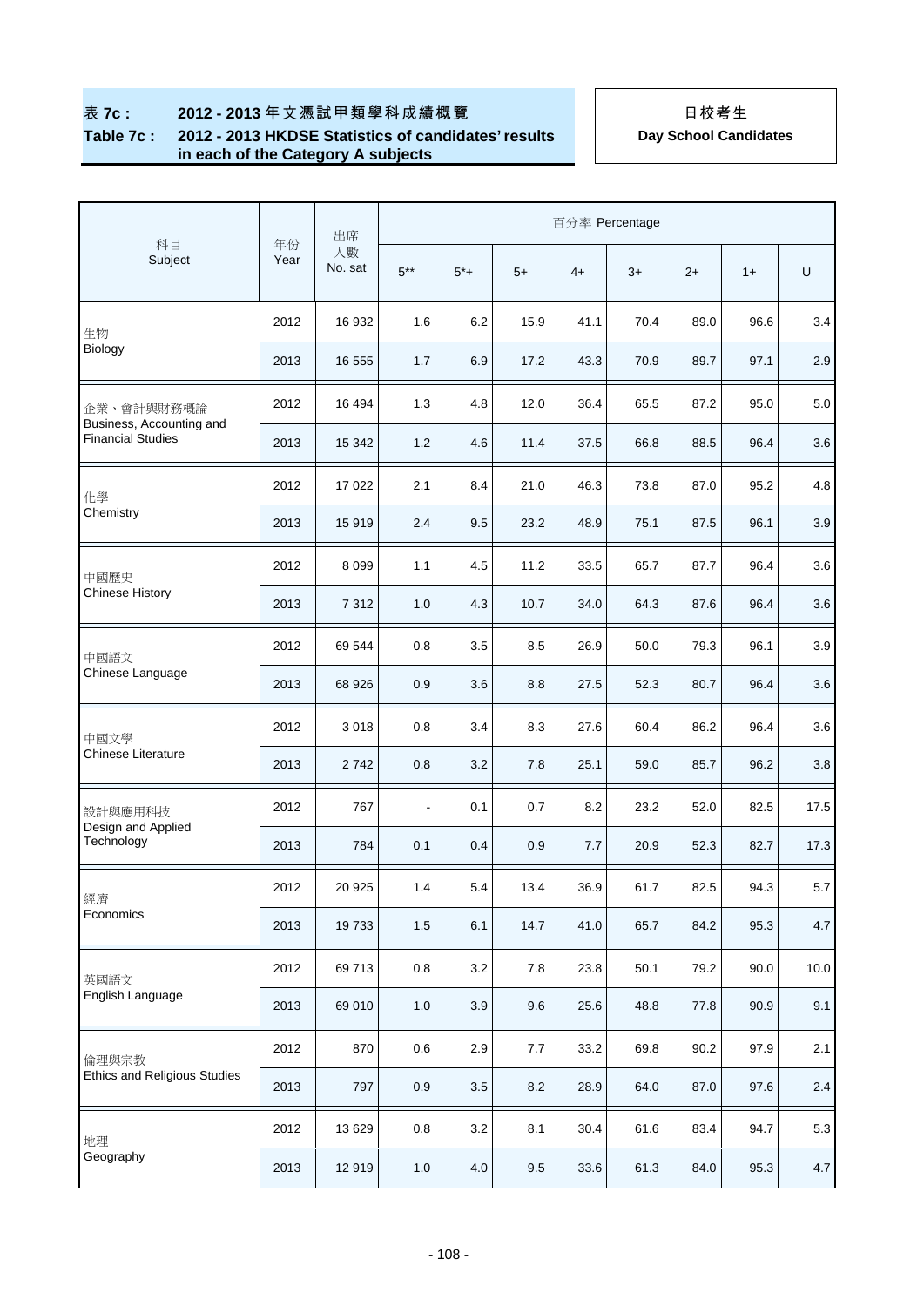#### **Table 7c : 2012 - 2013 HKDSE Statistics of candidates' results in each of the Category A subjects**

|             |                                                    |            | 出席            |         |       |      | 百分率 Percentage |      |      |      |         |
|-------------|----------------------------------------------------|------------|---------------|---------|-------|------|----------------|------|------|------|---------|
|             | 科目<br>Subject                                      | 年份<br>Year | 人數<br>No. sat | $5***$  | $5*+$ | $5+$ | $4+$           | $3+$ | $2+$ | $1+$ | U       |
|             | 健康管理與社會關懷                                          | 2012       | 875           | 0.3     | 1.5   | 3.7  | 18.4           | 45.1 | 75.3 | 92.7 | 7.3     |
|             | Health Management and<br>Social Care               | 2013       | 1 0 7 6       | 0.4     | 1.8   | 4.1  | 18.2           | 43.1 | 74.4 | 93.2 | 6.8     |
| 歷史          |                                                    | 2012       | 6846          | 1.1     | 4.4   | 11.0 | 38.8           | 71.9 | 92.0 | 98.8 | 1.2     |
| History     |                                                    | 2013       | 6467          | 1.3     | 5.1   | 12.9 | 45.4           | 75.3 | 92.8 | 99.1 | 0.9     |
|             | 資訊及通訊科技                                            | 2012       | 7918          | 0.7     | 2.9   | 7.3  | 25.2           | 50.9 | 77.5 | 93.0 | $7.0$   |
|             | Information and<br><b>Communication Technology</b> | 2013       | 7487          | 0.7     | 3.0   | 7.2  | 24.2           | 50.8 | 77.6 | 93.3 | 6.7     |
|             | 通識教育                                               | 2012       | 69721         | 0.8     | 3.0   | 7.7  | 35.8           | 72.6 | 90.8 | 98.9 | 1.1     |
|             | <b>Liberal Studies</b>                             | 2013       | 69 205        | 0.8     | 3.2   | 8.1  | 35.6           | 69.3 | 88.5 | 98.6 | 1.4     |
|             | 英語文學                                               | 2012       | 451           | 2.7     | 10.4  | 26.2 | 57.6           | 81.2 | 92.7 | 96.9 | 3.1     |
|             | Literature in English                              | 2013       | 410           | 2.7     | 9.8   | 24.6 | 56.1           | 83.7 | 93.7 | 98.3 | 1.7     |
|             | 必修部分                                               | 2012       | 69 299        | 1.1     | 4.8   | 12.1 | 34.2           | 57.1 | 79.7 | 91.7 | 8.3     |
|             | <b>Compulsory Part</b>                             | 2013       | 68 833        | 1.2     | 4.8   | 11.8 | 34.7           | 57.3 | 80.8 | 92.8 | 7.2     |
| Mathematics | 延伸部分<br>(微積分與統計)                                   | 2012       | 7 3 4 7       | 1.4     | 5.9   | 15.2 | 43.4           | 69.7 | 86.9 | 95.1 | 4.9     |
| 數學          | <b>Extended Part</b><br>(Calculus and Statistics)  | 2013       | 5748          | 1.7     | 6.7   | 17.3 | 45.4           | 71.2 | 87.4 | 95.5 | 4.5     |
|             | 延伸部分<br>(代數與微積分)                                   | 2012       | 8 0 9 1       | 3.0     | 12.0  | 31.4 | 56.1           | 79.8 | 92.5 | 98.0 | 2.0     |
|             | <b>Extended Part</b><br>(Algebra and Calculus)     | 2013       | 6734          | 3.1     | 12.9  | 33.2 | 58.8           | 81.7 | 93.0 | 98.3 | $1.7$   |
| 音樂          |                                                    | 2012       | 232           | 1.7     | 8.2   | 19.0 | 60.8           | 85.8 | 97.8 | 99.6 | 0.4     |
| Music       |                                                    | 2013       | 251           | $2.0\,$ | 6.0   | 16.7 | 56.2           | 82.5 | 96.0 | 99.2 | $0.8\,$ |
| 體育          |                                                    | 2012       | 681           | 0.1     | 0.4   | 1.6  | 9.4            | 37.7 | 63.9 | 88.7 | 11.3    |
|             | <b>Physical Education</b>                          | 2013       | 762           | 0.1     | 0.7   | 1.4  | 9.7            | 35.8 | 63.5 | 89.6 | 10.4    |
| 物理          |                                                    | 2012       | 15 2 33       | 2.4     | 9.6   | 23.9 | 48.8           | 73.0 | 88.8 | 97.0 | $3.0\,$ |
| Physics     |                                                    | 2013       | 14 007        | $2.7\,$ | 10.6  | 26.2 | 49.5           | 73.2 | 90.3 | 97.9 | 2.1     |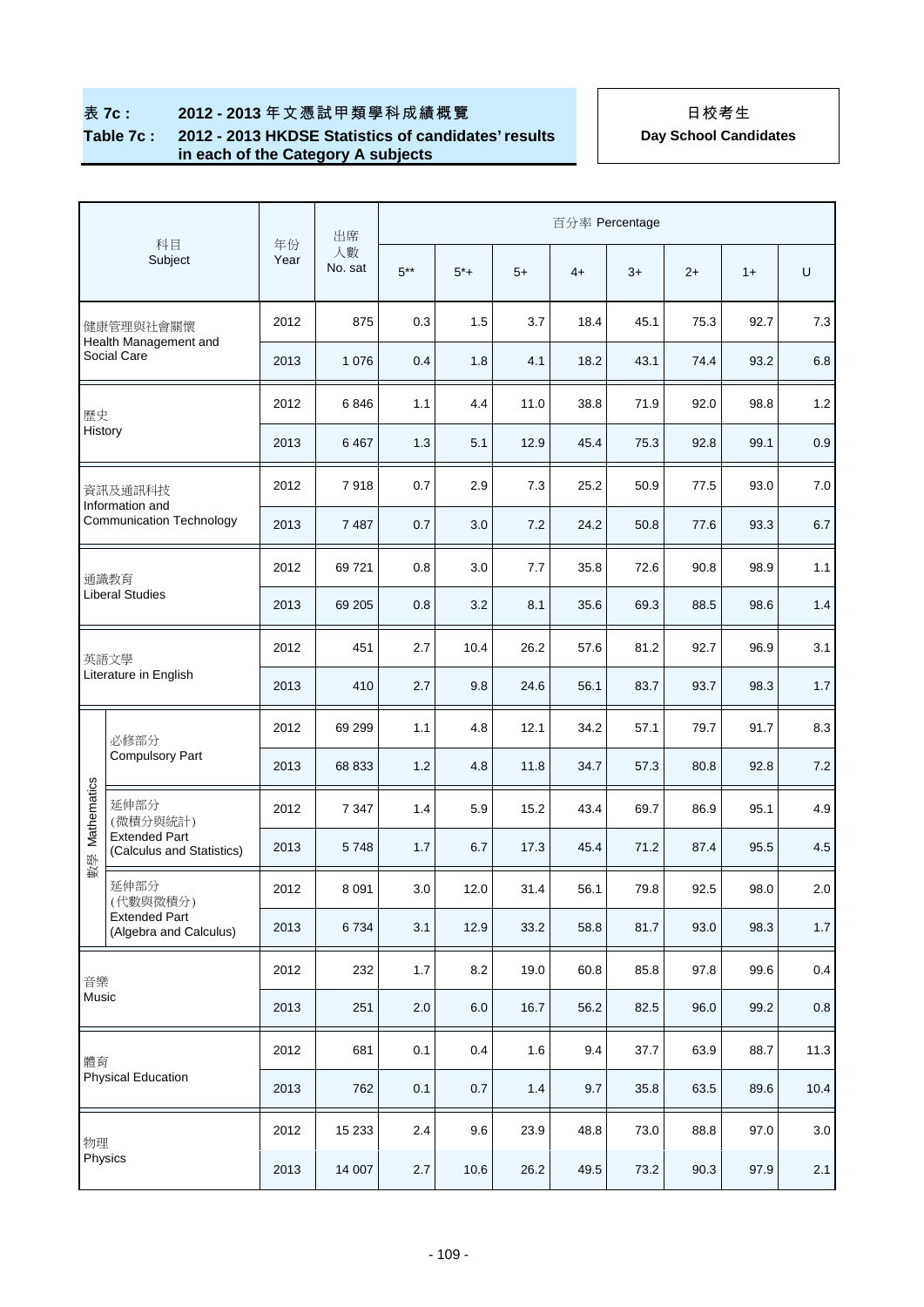#### **Table 7c : 2012 - 2013 HKDSE Statistics of candidates' results in each of the Category A subjects**

|                             |                                                 |            | 出席            |                              |          |      | 百分率 Percentage |      |      |      |       |
|-----------------------------|-------------------------------------------------|------------|---------------|------------------------------|----------|------|----------------|------|------|------|-------|
|                             | 科目<br>Subject                                   | 年份<br>Year | 人數<br>No. sat | $5***$                       | $5^{*}+$ | $5+$ | $4+$           | $3+$ | $2+$ | $1+$ | U     |
|                             | 組合科學<br>(生物、化學)                                 | 2012       | 3845          | 0.5                          | 2.7      | 8.3  | 30.2           | 60.0 | 76.7 | 93.1 | 6.9   |
|                             | <b>Combined Science</b><br>(Biology, Chemistry) | 2013       | 3 2 5 9       | 0.4                          | 2.2      | 6.6  | 26.3           | 56.0 | 77.8 | 93.4 | 6.6   |
|                             | 組合科學<br>(生物、物理)                                 | 2012       | 1 4 8 0       | 0.9                          | 4.3      | 11.6 | 30.4           | 55.5 | 78.2 | 93.4 | 6.6   |
|                             | <b>Combined Science</b><br>(Biology, Physics)   | 2013       | 956           | 1.3                          | 5.9      | 12.4 | 28.0           | 55.4 | 80.0 | 94.4 | 5.6   |
|                             | 組合科學<br>(化學、物理)                                 | 2012       | 2 3 7 1       | 0.6                          | 3.1      | 8.2  | 27.5           | 56.9 | 73.8 | 91.4 | 8.6   |
|                             | <b>Combined Science</b><br>(Chemistry, Physics) | 2013       | 1977          | 0.4                          | 2.1      | 7.5  | 27.1           | 54.4 | 74.8 | 91.8 | 8.2   |
|                             | 組合科學<br>(生物)                                    | 2012       | 5 3 2 3       | 1.0                          | 3.9      | 9.5  | 29.2           | 60.0 | 83.9 | 94.8 | 5.2   |
| Science                     | <b>Combined Science</b><br>(Biology)            | 2013       | 4 2 1 4       | 0.9                          | 3.5      | 8.7  | 27.8           | 57.5 | 83.4 | 95.2 | 4.8   |
| 科學                          | 組合科學<br>(化學)                                    | 2012       | 6 2 1 6       | 0.9                          | 3.7      | 9.2  | 31.4           | 59.4 | 70.0 | 86.7 | 13.3  |
|                             | <b>Combined Science</b><br>(Chemistry)          | 2013       | 5 2 3 6       | 0.6                          | 2.7      | 6.8  | 28.4           | 55.7 | 69.7 | 86.8 | 13.2  |
|                             | 組合科學<br>(物理)                                    | 2012       | 3851          | 1.2                          | 4.8      | 12.4 | 28.9           | 51.6 | 74.9 | 92.2 | 7.8   |
|                             | <b>Combined Science</b><br>(Physics)            | 2013       | 2933          | 1.1                          | 4.7      | 11.7 | 28.0           | 52.1 | 75.1 | 92.5 | 7.5   |
|                             | 組合科學                                            | 2012       | 7696          | 0.6                          | 3.1      | 8.9  | 29.4           | 58.2 | 76.1 | 92.7 | 7.3   |
|                             | <b>Combined Science</b>                         | 2013       | 6 1 9 2       | 0.5                          | 2.7      | 7.8  | 26.8           | 55.4 | 77.2 | 93.0 | 7.0   |
|                             | 綜合科學                                            | 2012       | 291           | 0.7                          | 2.7      | 6.5  | 21.0           | 45.4 | 72.2 | 92.1 | $7.9$ |
|                             | Integrated Science                              | 2013       | 313           | 0.6                          | 2.2      | 6.4  | 20.8           | 45.4 | 74.1 | 93.0 | $7.0$ |
|                             | 食品科學與科技                                         | 2012       | 277           | 0.4                          | 1.8      | 4.0  | 16.6           | 45.5 | 76.2 | 94.9 | 5.1   |
|                             | Food Science and<br>Technology                  | 2013       | 235           | 0.4                          | 2.1      | 5.5  | 23.0           | 51.5 | 74.5 | 93.6 | 6.4   |
| 科技與生活 Technology and Living | 服裝、成衣與紡織                                        | 2012       | 60            | $\qquad \qquad \blacksquare$ |          | 1.7  | 10.0           | 25.0 | 51.7 | 76.7 | 23.3  |
|                             | Fashion, Clothing and<br><b>Textiles</b>        | 2013       | 102           | $\qquad \qquad \blacksquare$ | 1.0      | 2.9  | 10.8           | 24.5 | 54.9 | 77.5 | 22.5  |
|                             | 旅遊與款待                                           | 2012       | 3 9 2 0       | 0.2                          | 0.8      | 1.9  | 11.7           | 34.1 | 67.6 | 90.5 | 9.5   |
|                             | Tourism and Hospitality<br><b>Studies</b>       | 2013       | 4 0 78        | 0.2                          | $1.1$    | 2.8  | 13.1           | 33.3 | 66.0 | 89.9 | 10.1  |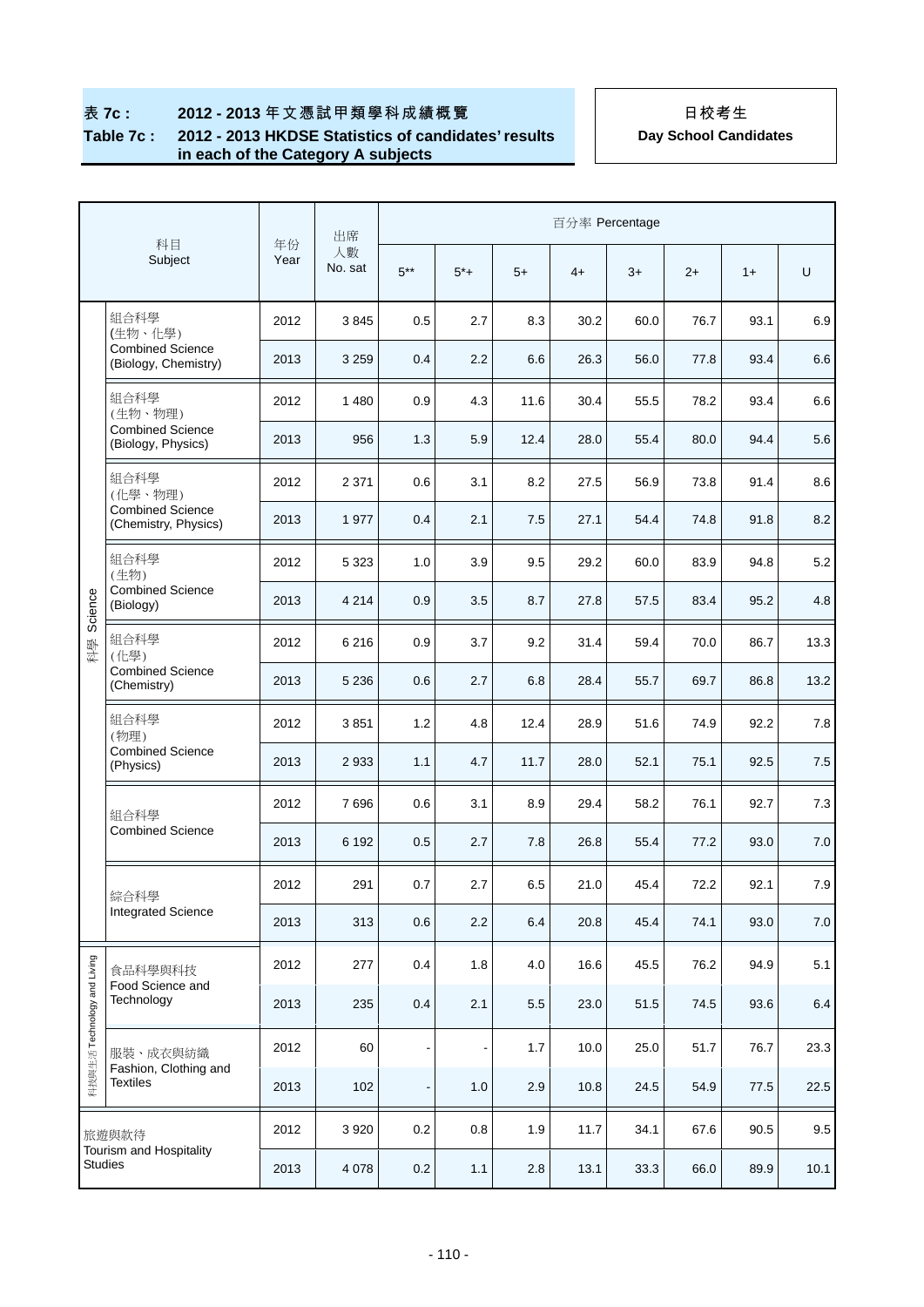### **Table 7c : 2012 - 2013 HKDSE Statistics of candidates' results in each of the Category A subjects**

| 科目                      |            | 出席            | 百分率 Percentage |       |      |      |      |      |      |     |  |  |
|-------------------------|------------|---------------|----------------|-------|------|------|------|------|------|-----|--|--|
| Subject                 | 年份<br>Year | 人數<br>No. sat | $5***$         | $5*+$ | $5+$ | $4+$ | $3+$ | $2+$ | $1+$ | U   |  |  |
| 視覺藝術                    | 2012       | 4 3 6 2       | 0.6            | 2.5   | 6.3  | 23.8 | 54.1 | 82.6 | 94.5 | 5.5 |  |  |
| <b>Visual Arts</b>      | 2013       | 4 5 3 3       | 0.6            | 2.5   | 6.6  | 25.0 | 53.8 | 82.2 | 94.6 | 5.4 |  |  |
| 所有甲類學科                  | 2012       | 424 878       | 1.1            | 4.3   | 10.6 | 32.3 | 59.8 | 83.1 | 94.5 | 5.5 |  |  |
| All Category A subjects | 2013       | 413 990       | 1.2            | 4.6   | 11.2 | 33.2 | 59.6 | 83.1 | 95.0 | 5.0 |  |  |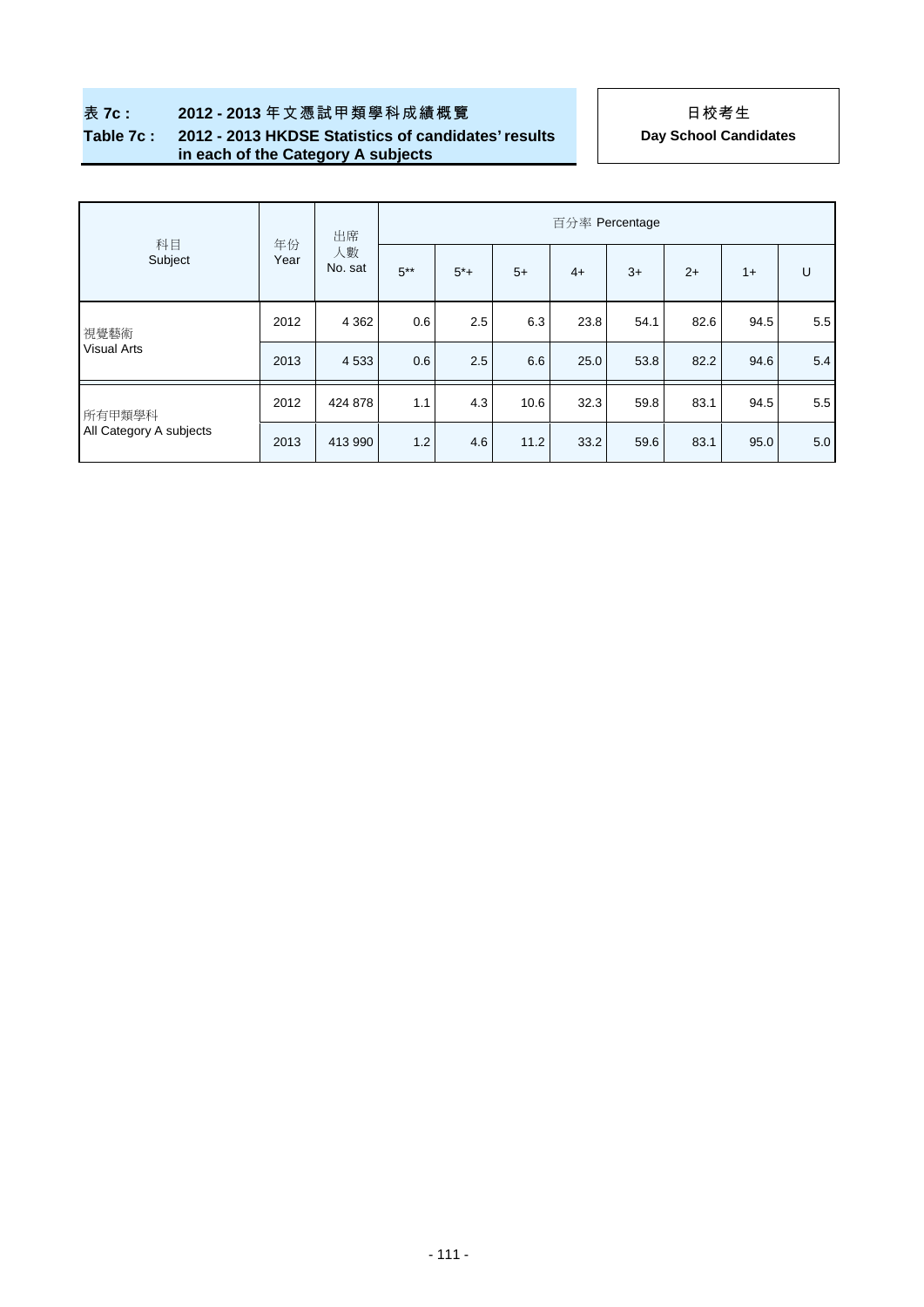### **Table 7d : 2012 - 2013 HKDSE Statistics of candidates' results in each of the Category A subjects**

|                                                      |            | 百分率 Percentage<br>出席 |                |       |         |      |      |      |      |         |
|------------------------------------------------------|------------|----------------------|----------------|-------|---------|------|------|------|------|---------|
| 科目<br>Subject                                        | 年份<br>Year | 人數<br>No. sat        | $5***$         | $5*+$ | $5+$    | $4+$ | $3+$ | $2+$ | $1+$ | U       |
| 生物                                                   | 2012       | 17 191               | 1.6            | 6.2   | 15.7    | 40.8 | 70.0 | 88.8 | 96.5 | 3.5     |
| Biology                                              | 2013       | 17913                | 1.7            | 6.7   | 16.9    | 43.2 | 70.8 | 89.6 | 97.1 | 2.9     |
| 企業、會計與財務概論                                           | 2012       | 16 955               | 1.3            | 4.7   | 11.8    | 35.8 | 64.5 | 86.4 | 94.5 | 5.5     |
| Business, Accounting and<br><b>Financial Studies</b> | 2013       | 16 239               | 1.1            | 4.5   | 11.2    | 37.2 | 66.1 | 88.0 | 96.0 | 4.0     |
| 化學                                                   | 2012       | 17 208               | 2.1            | 8.3   | 21.0    | 46.1 | 73.5 | 86.8 | 95.0 | 5.0     |
| Chemistry                                            | 2013       | 17 212               | 2.3            | 9.1   | 22.6    | 48.6 | 75.2 | 87.6 | 96.0 | 4.0     |
| 中國歷史                                                 | 2012       | 8 3 5 1              | 1.1            | 4.4   | 11.0    | 32.8 | 64.5 | 86.7 | 95.9 | 4.1     |
| <b>Chinese History</b>                               | 2013       | 7831                 | 1.0            | 4.3   | 10.5    | 33.7 | 63.8 | 86.9 | 95.8 | 4.2     |
| 中國語文                                                 | 2012       | 71 284               | 0.8            | 3.4   | 8.4     | 26.4 | 49.2 | 78.5 | 95.7 | 4.3     |
| Chinese Language                                     | 2013       | 77 467               | 0.8            | 3.3   | 8.2     | 26.5 | 51.5 | 80.3 | 96.1 | 3.9     |
| 中國文學                                                 | 2012       | 3 0 4 3              | 0.8            | 3.4   | 8.3     | 27.4 | 60.0 | 86.0 | 96.2 | 3.8     |
| <b>Chinese Literature</b>                            | 2013       | 2 9 0 6              | 0.7            | 3.0   | 7.5     | 24.7 | 58.8 | 85.6 | 96.1 | 3.9     |
| 設計與應用科技                                              | 2012       | 783                  | $\blacksquare$ | 0.1   | 0.6     | 8.2  | 22.9 | 51.7 | 82.4 | 17.6    |
| Design and Applied<br>Technology                     | 2013       | 812                  | 0.1            | 0.4   | 0.9     | 7.6  | 20.4 | 51.5 | 81.4 | 18.6    |
| 經濟                                                   | 2012       | 21 499               | 1.4            | 5.4   | 13.2    | 36.3 | 60.8 | 81.6 | 93.6 | 6.4     |
| Economics                                            | 2013       | 21 348               | 1.5            | 5.9   | 14.4    | 40.8 | 65.2 | 83.6 | 94.8 | $5.2\,$ |
| 英國語文                                                 | 2012       | 71 617               | $0.8\,$        | 3.1   | $7.6\,$ | 23.3 | 49.3 | 78.6 | 89.6 | 10.4    |
| English Language                                     | 2013       | 77 825               | 0.9            | 3.6   | 9.0     | 24.6 | 48.6 | 78.1 | 91.2 | $8.8\,$ |
| 倫理與宗教                                                | 2012       | 883                  | 0.6            | 2.9   | 7.7     | 33.0 | 69.1 | 89.9 | 98.0 | $2.0\,$ |
| <b>Ethics and Religious Studies</b>                  | 2013       | 856                  | $0.8\,$        | 3.3   | 7.7     | 27.6 | 62.6 | 86.1 | 97.8 | $2.2\,$ |
| 地理                                                   | 2012       | 13 840               | 0.8            | 3.2   | 8.0     | 30.0 | 61.1 | 83.0 | 94.4 | 5.6     |
| Geography                                            | 2013       | 13 6 24              | $1.0$          | 3.9   | $9.5\,$ | 33.6 | 61.3 | 83.8 | 95.0 | $5.0\,$ |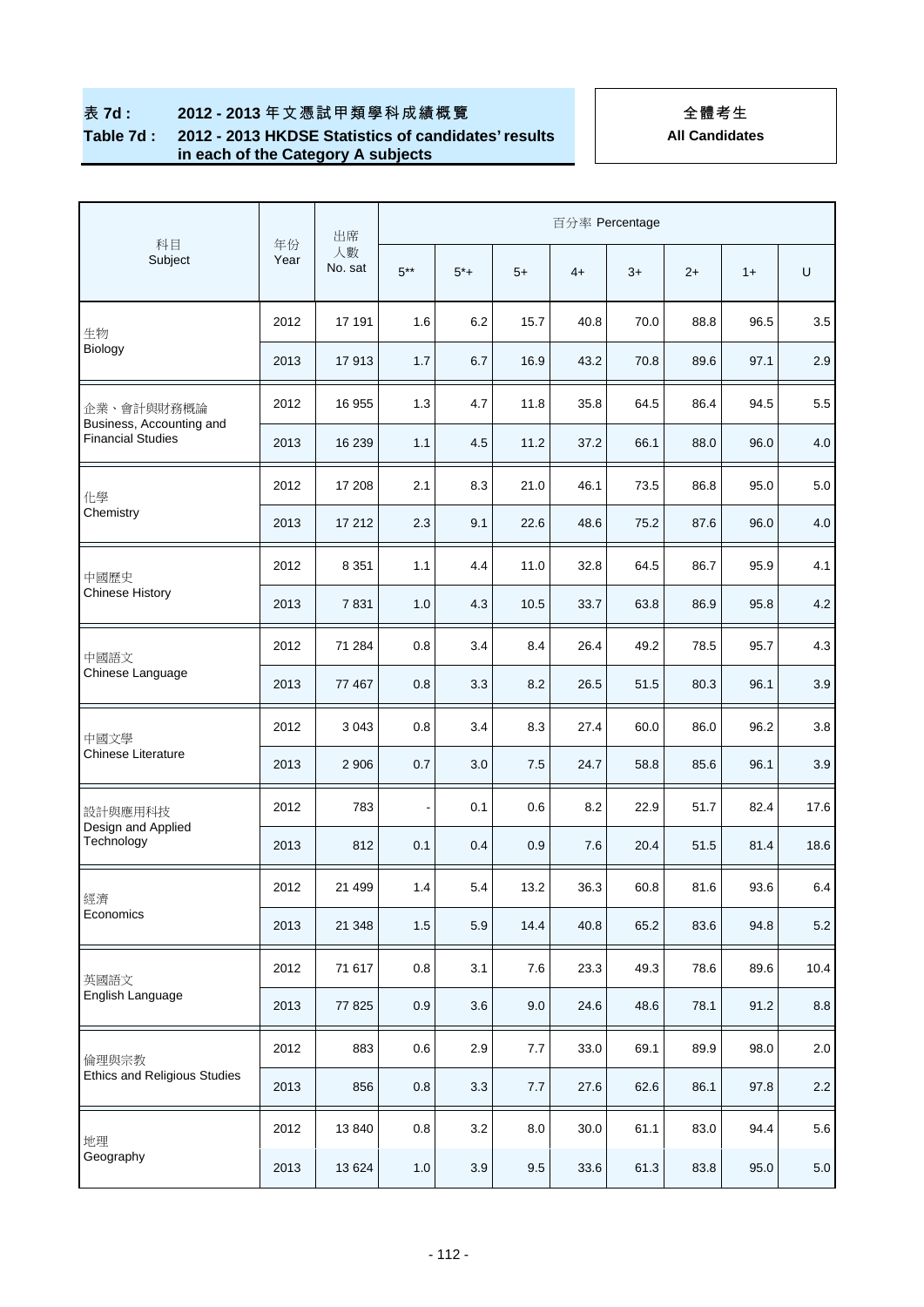### **Table 7d : 2012 - 2013 HKDSE Statistics of candidates' results in each of the Category A subjects**

|             |                                                    |            | 出席            | 百分率 Percentage |       |      |      |      |      |      |         |  |
|-------------|----------------------------------------------------|------------|---------------|----------------|-------|------|------|------|------|------|---------|--|
|             | 科目<br>Subject                                      | 年份<br>Year | 人數<br>No. sat | $5***$         | $5*+$ | $5+$ | $4+$ | $3+$ | $2+$ | $1+$ | U       |  |
|             | 健康管理與社會關懷                                          | 2012       | 924           | 0.3            | 1.4   | 3.5  | 17.9 | 43.7 | 73.8 | 91.3 | 8.7     |  |
|             | Health Management and<br>Social Care               | 2013       | 1 1 7 4       | 0.3            | 1.6   | 3.7  | 17.6 | 42.7 | 73.8 | 93.4 | 6.6     |  |
| 歷史          |                                                    | 2012       | 6967          | 1.1            | 4.3   | 10.9 | 38.4 | 71.5 | 91.6 | 98.7 | 1.3     |  |
| History     |                                                    | 2013       | 6976          | 1.3            | 5.3   | 13.1 | 45.4 | 74.8 | 92.2 | 98.9 | 1.1     |  |
|             | 資訊及通訊科技                                            | 2012       | 8 0 2 4       | 0.7            | 2.9   | 7.3  | 25.1 | 50.7 | 77.4 | 92.9 | 7.1     |  |
|             | Information and<br><b>Communication Technology</b> | 2013       | 7864          | 0.7            | 2.9   | 7.5  | 24.9 | 51.3 | 78.0 | 93.5 | 6.5     |  |
|             | 通識教育                                               | 2012       | 71 406        | 0.8            | 3.0   | 7.6  | 35.2 | 71.8 | 90.2 | 98.7 | 1.3     |  |
|             | <b>Liberal Studies</b>                             | 2013       | 74 568        | 0.8            | 3.0   | 7.8  | 34.9 | 68.7 | 88.0 | 98.3 | 1.7     |  |
|             | 英語文學                                               | 2012       | 451           | 2.7            | 10.4  | 26.2 | 57.6 | 81.2 | 92.7 | 96.9 | 3.1     |  |
|             | Literature in English                              | 2013       | 419           | 2.6            | 9.5   | 24.3 | 55.1 | 82.8 | 92.8 | 97.4 | 2.6     |  |
|             | 必修部分                                               | 2012       | 70 911        | 1.2            | 4.8   | 12.0 | 33.8 | 56.5 | 79.0 | 91.2 | 8.8     |  |
|             | <b>Compulsory Part</b>                             | 2013       | 75 560        | 1.2            | 4.7   | 11.9 | 35.0 | 57.5 | 80.7 | 92.7 | 7.3     |  |
| Mathematics | 延伸部分<br>(微積分與統計)                                   | 2012       | 7 4 6 7       | 1.4            | 6.0   | 15.2 | 43.3 | 69.4 | 86.6 | 95.0 | 5.0     |  |
| 數學          | <b>Extended Part</b><br>(Calculus and Statistics)  | 2013       | 6 2 1 3       | 1.8            | 7.0   | 17.4 | 45.5 | 71.0 | 87.2 | 95.3 | 4.7     |  |
|             | 延伸部分<br>(代數與微積分)                                   | 2012       | 8 1 7 8       | 3.1            | 12.1  | 31.5 | 56.1 | 79.8 | 92.5 | 98.1 | 1.9     |  |
|             | <b>Extended Part</b><br>(Algebra and Calculus)     | 2013       | 7 3 7 4       | 3.3            | 13.1  | 32.8 | 58.2 | 81.3 | 92.9 | 98.3 | 1.7     |  |
| 音樂          |                                                    | 2012       | 238           | $1.7$          | 8.0   | 18.5 | 59.2 | 84.9 | 97.1 | 99.6 | 0.4     |  |
| Music       |                                                    | 2013       | 262           | 1.9            | 5.7   | 16.0 | 54.6 | 80.9 | 95.0 | 98.9 | 1.1     |  |
| 體育          |                                                    | 2012       | 700           | 0.1            | 0.4   | 1.6  | 9.1  | 37.0 | 62.9 | 87.9 | 12.1    |  |
|             | <b>Physical Education</b>                          | 2013       | 794           | 0.1            | 0.6   | 1.5  | 10.1 | 35.8 | 63.5 | 89.4 | 10.6    |  |
| 物理          |                                                    | 2012       | 15 388        | 2.4            | 9.6   | 23.8 | 48.6 | 72.8 | 88.7 | 96.9 | 3.1     |  |
|             | Physics                                            | 2013       | 15 209        | $2.6\,$        | 10.4  | 26.1 | 49.9 | 73.6 | 90.5 | 97.8 | $2.2\,$ |  |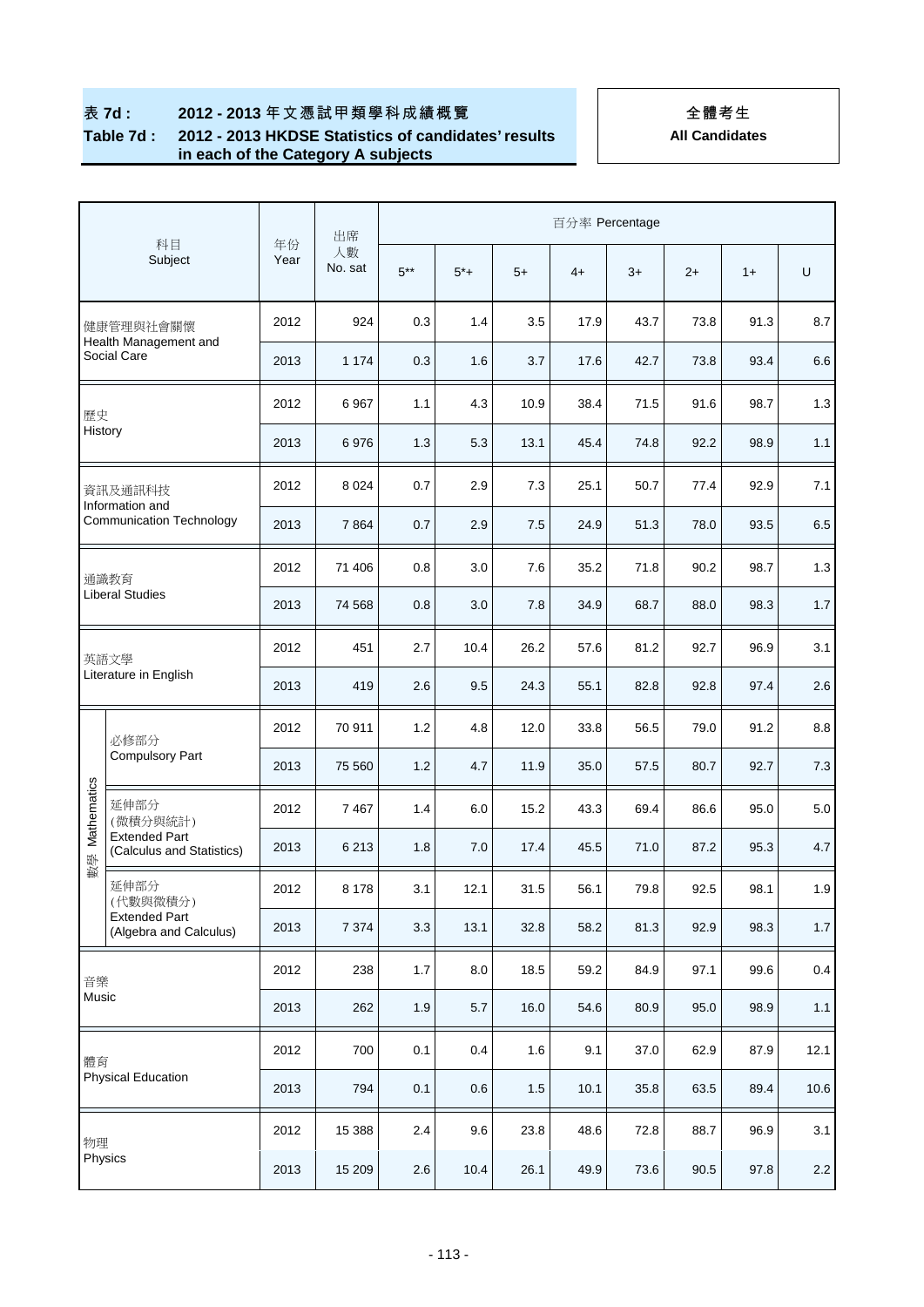#### **Table 7d : 2012 - 2013 HKDSE Statistics of candidates' results in each of the Category A subjects**

|                             | 科目                                              | 年份   | 出席            | 百分率 Percentage               |                |      |      |      |      |      |         |  |
|-----------------------------|-------------------------------------------------|------|---------------|------------------------------|----------------|------|------|------|------|------|---------|--|
|                             | Subject                                         | Year | 人數<br>No. sat | $5***$                       | $5^*+$         | $5+$ | $4+$ | $3+$ | $2+$ | $1+$ | U       |  |
|                             | 組合科學<br>(生物、化學)                                 | 2012 | 3862          | 0.5                          | 2.7            | 8.3  | 30.1 | 59.9 | 76.6 | 93.1 | 6.9     |  |
|                             | <b>Combined Science</b><br>(Biology, Chemistry) | 2013 | 3 4 3 7       | 0.5                          | 2.3            | 6.5  | 26.5 | 56.2 | 78.0 | 93.5 | 6.5     |  |
|                             | 組合科學<br>(生物、物理)                                 | 2012 | 1 4 8 0       | 0.9                          | 4.3            | 11.6 | 30.4 | 55.5 | 78.2 | 93.4 | 6.6     |  |
|                             | <b>Combined Science</b><br>(Biology, Physics)   | 2013 | 1 0 0 1       | 1.2                          | 5.8            | 12.2 | 28.2 | 55.4 | 80.2 | 94.5 | 5.5     |  |
|                             | 組合科學<br>(化學、物理)                                 | 2012 | 2410          | 0.6                          | 3.0            | 8.0  | 27.1 | 56.4 | 73.3 | 91.1 | 8.9     |  |
|                             | <b>Combined Science</b><br>(Chemistry, Physics) | 2013 | 2 0 8 5       | 0.4                          | 2.2            | 7.9  | 28.1 | 55.3 | 75.2 | 91.8 | 8.2     |  |
|                             | 組合科學<br>(生物)                                    | 2012 | 5 3 4 0       | 1.0                          | 3.8            | 9.5  | 29.1 | 59.9 | 83.8 | 94.8 | 5.2     |  |
| Science                     | <b>Combined Science</b><br>(Biology)            | 2013 | 4 4 3 5       | 0.9                          | 3.5            | 8.7  | 27.8 | 57.7 | 83.5 | 95.3 | 4.7     |  |
| 科學                          | 組合科學<br>(化學)                                    | 2012 | 6 27 2        | 0.9                          | 3.7            | 9.2  | 31.2 | 59.1 | 69.8 | 86.6 | 13.4    |  |
|                             | <b>Combined Science</b><br>(Chemistry)          | 2013 | 5 5 20        | 0.7                          | 2.7            | 6.9  | 28.9 | 56.2 | 70.0 | 87.0 | 13.0    |  |
|                             | 組合科學<br>(物理)                                    | 2012 | 3890          | 1.2                          | 4.8            | 12.2 | 28.7 | 51.3 | 74.6 | 91.9 | 8.1     |  |
|                             | <b>Combined Science</b><br>(Physics)            | 2013 | 3 0 8 5       | 1.2                          | 4.9            | 12.1 | 28.7 | 52.9 | 75.5 | 92.6 | 7.4     |  |
|                             | 組合科學                                            | 2012 | 7752          | 0.6                          | 3.1            | 8.9  | 29.2 | 58.0 | 75.9 | 92.5 | $7.5\,$ |  |
|                             | <b>Combined Science</b>                         | 2013 | 6 5 23        | 0.6                          | 2.8            | 7.8  | 27.3 | 55.8 | 77.4 | 93.1 | 6.9     |  |
|                             | 綜合科學                                            | 2012 | 302           | 0.7                          | 2.6            | 7.0  | 20.9 | 44.4 | 71.9 | 91.7 | 8.3     |  |
|                             | <b>Integrated Science</b>                       | 2013 | 331           | 0.6                          | 2.4            | 6.3  | 21.1 | 44.7 | 73.7 | 93.1 | 6.9     |  |
|                             | 食品科學與科技                                         | 2012 | 296           | 0.3                          | 1.7            | 3.7  | 15.9 | 43.2 | 74.3 | 93.6 | 6.4     |  |
| 科技與生活 Technology and Living | Food Science and<br>Technology                  | 2013 | 273           | 0.4                          | 1.8            | 4.8  | 19.8 | 45.1 | 68.9 | 92.7 | 7.3     |  |
|                             | 服裝、成衣與紡織                                        | 2012 | 77            | $\overline{\phantom{m}}$     | $\overline{a}$ | 1.3  | 9.1  | 26.0 | 53.2 | 79.2 | 20.8    |  |
|                             | Fashion, Clothing and<br><b>Textiles</b>        | 2013 | 126           | $\qquad \qquad \blacksquare$ | 0.8            | 2.4  | 9.5  | 21.4 | 53.2 | 80.2 | 19.8    |  |
|                             | 旅遊與款待                                           | 2012 | 4 0 4 2       | 0.2                          | 0.8            | 1.8  | 11.6 | 33.8 | 67.0 | 90.2 | 9.8     |  |
|                             | Tourism and Hospitality<br><b>Studies</b>       | 2013 | 4 3 9 3       | $0.3\,$                      | 1.1            | 2.8  | 13.1 | 32.8 | 65.7 | 89.6 | 10.4    |  |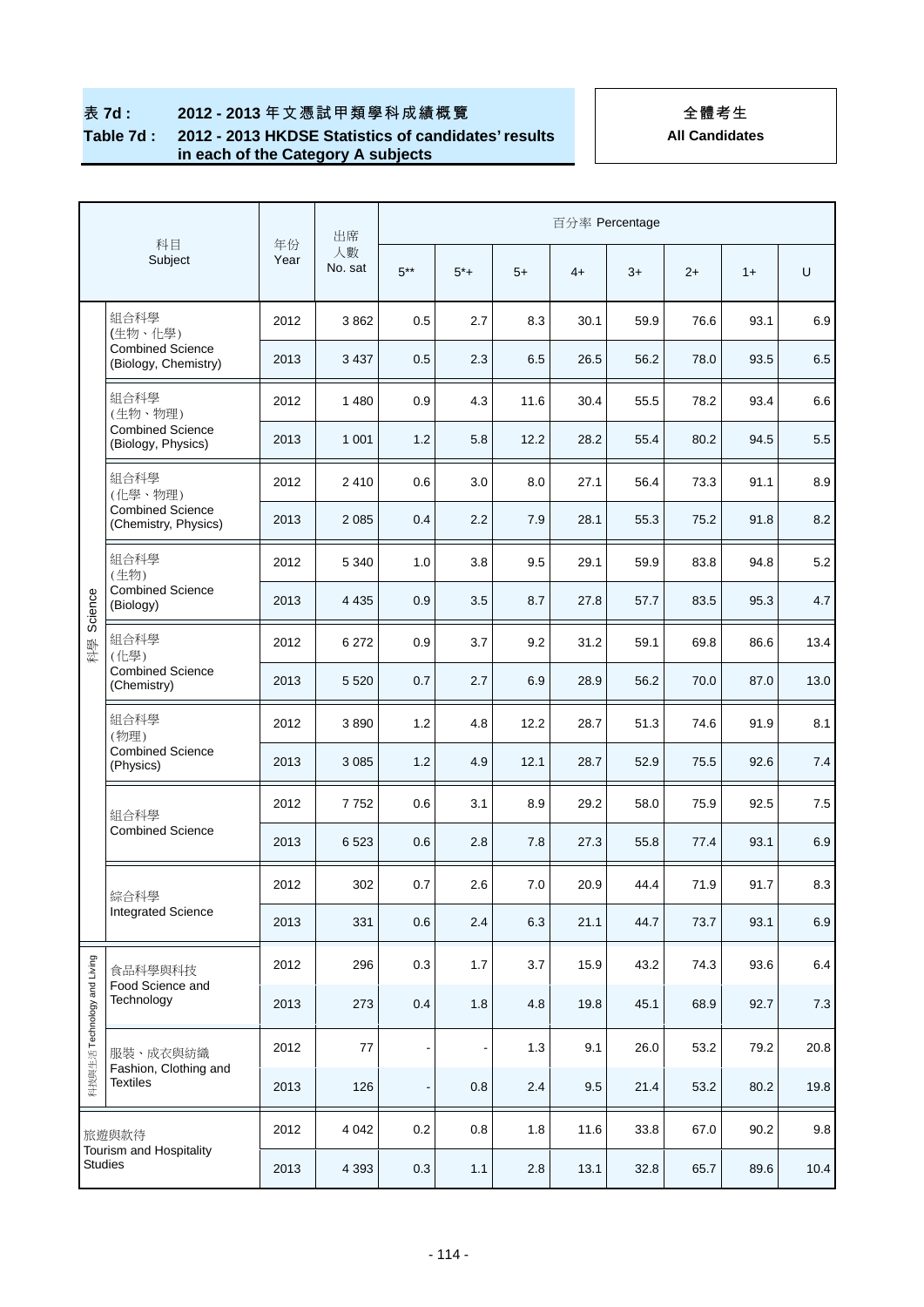# **All Candidates**

### **Table 7d : 2012 - 2013 HKDSE Statistics of candidates' results in each of the Category A subjects**

|                         |            | 出席            | 百分率 Percentage |       |      |      |      |      |      |     |  |  |  |
|-------------------------|------------|---------------|----------------|-------|------|------|------|------|------|-----|--|--|--|
| 科目<br>Subject           | 年份<br>Year | 人數<br>No. sat | $5***$         | $5*+$ | $5+$ | $4+$ | $3+$ | $2+$ | $1+$ | U   |  |  |  |
| 視覺藝術                    | 2012       | 4 4 2 5       | 0.6            | 2.5   | 6.2  | 23.5 | 53.5 | 81.9 | 94.1 | 5.9 |  |  |  |
| Visual Arts             | 2013       | 4 6 63        | 0.6            | 2.5   | 6.5  | 24.4 | 52.9 | 81.3 | 93.9 | 6.1 |  |  |  |
| 所有甲類學科                  | 2012       | 434 563       | 1.1            | 4.2   | 10.5 | 31.8 | 59.1 | 82.5 | 94.1 | 5.9 |  |  |  |
| All Category A subjects | 2013       | 453 185       | 1.1            | 4.4   | 10.9 | 32.7 | 59.1 | 82.8 | 94.9 | 5.1 |  |  |  |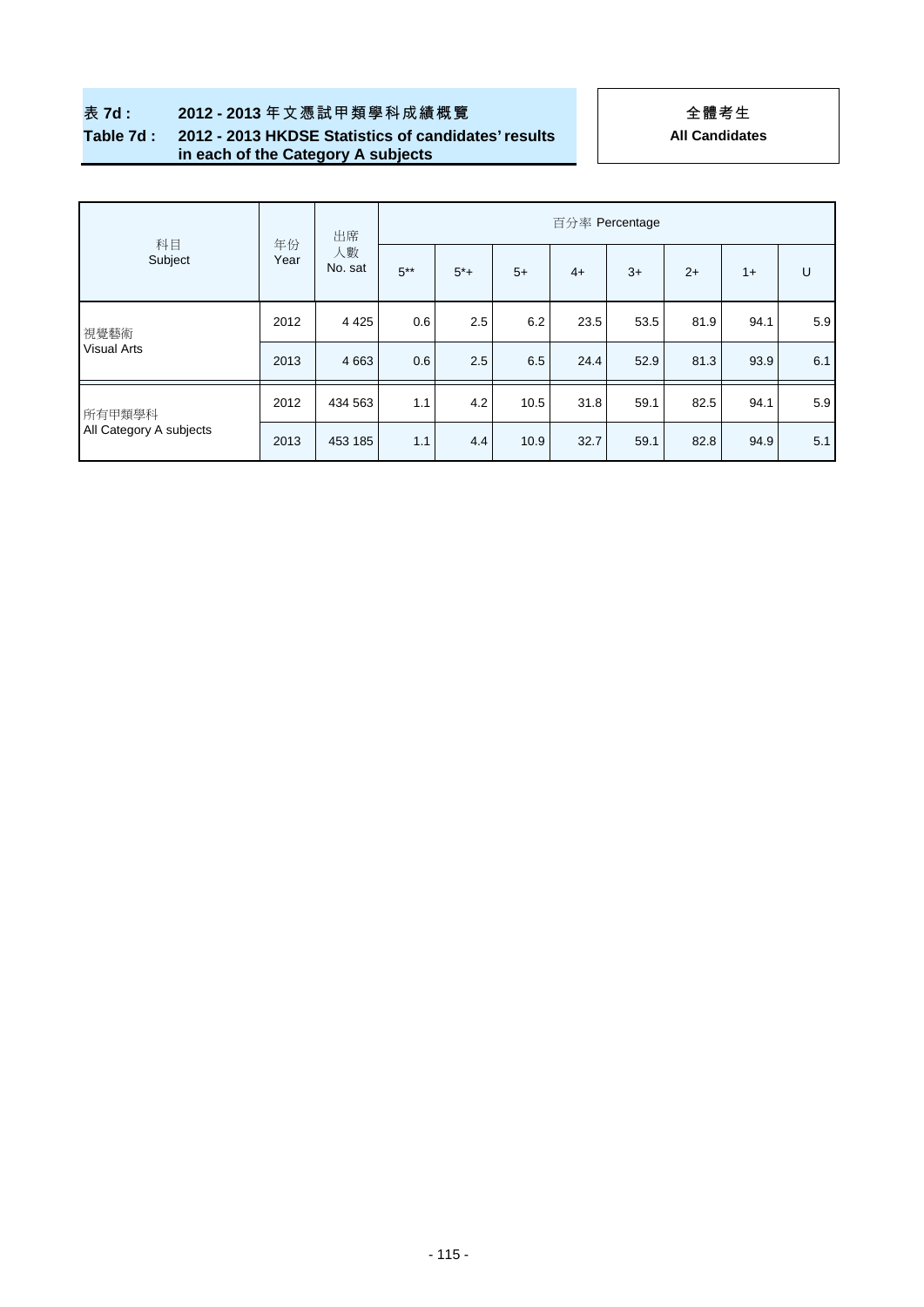## **表 7e : 2012 - 2013**年文憑試乙類學科成績概覽 インスポープ 日校考生

### **Table 7e : 2012 - 2013 HKDSE Statistics of candidates' results in each of the Category B subjects**

|                          | 科目                                                   |            | 應考人數<br>No. of                                        | 百分率 Percentage                                 |                               |                   |  |  |  |
|--------------------------|------------------------------------------------------|------------|-------------------------------------------------------|------------------------------------------------|-------------------------------|-------------------|--|--|--|
|                          | Subject                                              | 年份<br>Year | candidates<br>fulfilling<br>attendance<br>requirement | 達標並表現優異<br>Attained with<br><b>Distinction</b> | 達標或以上<br>Attained or<br>above | 未達標<br>Unattained |  |  |  |
|                          | 應用心理學                                                | 2012       |                                                       |                                                |                               |                   |  |  |  |
|                          | Applied Psychology                                   | 2013       | 159                                                   | 32.7                                           | 86.8                          | 13.2              |  |  |  |
|                          | 運動科學及體適能                                             | 2012       | 33                                                    | 21.2                                           | 100.0                         |                   |  |  |  |
|                          | <b>Exercise Science and Health</b><br><b>Fitness</b> | 2013       | 38                                                    | 34.2                                           | 97.4                          | 2.6               |  |  |  |
|                          | 基礎健康護理                                               | 2012       | 88                                                    | 29.5                                           | 94.3                          | 5.7               |  |  |  |
|                          | <b>Fundamental Health Care</b>                       | 2013       | 80                                                    | 20.0                                           | 86.3                          | 13.8              |  |  |  |
| 應用科學 Applied Science     | 中醫保健與美容                                              | 2012       | 70                                                    | 27.1                                           | 92.9                          | 7.1               |  |  |  |
|                          | Health and Beauty Keeping in<br>TCM                  | 2013       | 63                                                    | 25.4                                           | 98.4                          | 1.6               |  |  |  |
|                          | 健康護理實務                                               | 2012       | 165                                                   | 36.4                                           | 99.4                          | 0.6               |  |  |  |
|                          | <b>Health Care Practice</b>                          | 2013       | 133                                                   | 34.6                                           | 97.0                          | 3.0               |  |  |  |
|                          | 醫務化驗科學                                               | 2012       | $\blacksquare$                                        | $\blacksquare$                                 |                               |                   |  |  |  |
|                          | <b>Medical Laboratory Science</b>                    | 2013       | 77                                                    | 57.1                                           | 79.2                          | 20.8              |  |  |  |
|                          | 運動管理與教練法<br>Sports Coaching and                      | 2012       | 69                                                    | 30.4                                           | 95.7                          | 4.3               |  |  |  |
|                          | Management                                           | 2013       | 55                                                    | 16.4                                           | 92.7                          | 7.3               |  |  |  |
| $\geq$                   | 國際商貿市場拓展                                             | 2012       | 30                                                    | 56.7                                           | 90.0                          | 10.0              |  |  |  |
| Management and Lay       | Marketing in Global Trade                            | 2013       | 26                                                    | 50.0                                           | 76.9                          | 23.1              |  |  |  |
|                          | 中小企實用電腦會計                                            | 2012       | 223                                                   | 30.5                                           | 72.2                          | 27.8              |  |  |  |
|                          | <b>Practical Accounting for SMEs</b>                 | 2013       | 198                                                   | 23.7                                           | 65.2                          | 34.8              |  |  |  |
|                          | 採購及營銷                                                | 2012       | 119                                                   | 18.5                                           | 92.4                          | $7.6$             |  |  |  |
| 管理及法律Business,           | Purchasing and Merchandising                         | 2013       | 64                                                    | 9.4                                            | 98.4                          | 1.6               |  |  |  |
| $\overline{\phantom{a}}$ | 零售管理                                                 | 2012       | 25                                                    | 48.0                                           | 92.0                          | $8.0\,$           |  |  |  |
| 商業                       | Retail Management                                    | 2013       | 43                                                    | 23.3                                           | 100.0                         |                   |  |  |  |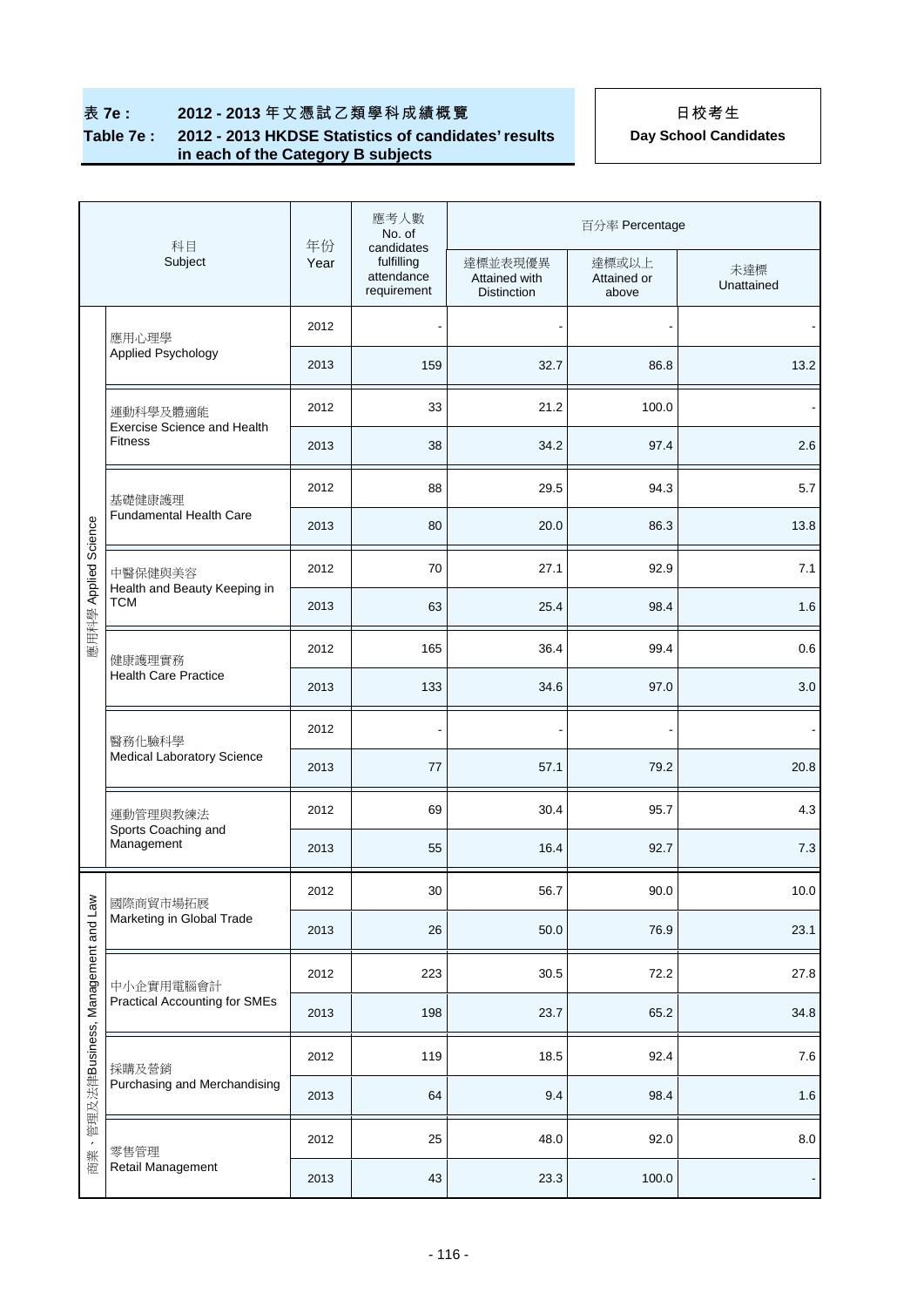### **表 7e : 2012 - 2013**年文憑試乙類學科成績概覽 日本著生

### **Table 7e : 2012 - 2013 HKDSE Statistics of candidates' results in each of the Category B subjects**

|                                          | 科目                                                | 年份   | 應考人數<br>No. of                                        |                                                | 百分率 Percentage                |                   |
|------------------------------------------|---------------------------------------------------|------|-------------------------------------------------------|------------------------------------------------|-------------------------------|-------------------|
|                                          | Subject                                           | Year | candidates<br>fulfilling<br>attendance<br>requirement | 達標並表現優異<br>Attained with<br><b>Distinction</b> | 達標或以上<br>Attained or<br>above | 未達標<br>Unattained |
|                                          | 認識金融服務                                            | 2012 | 43                                                    | 46.5                                           | 76.7                          | 23.3              |
|                                          | <b>Understanding Financial</b><br><b>Services</b> | 2013 | 29                                                    | 41.4                                           | 72.4                          | 27.6              |
| Business, Management and Law<br>商業、管理及法律 | 認識香港法律                                            | 2012 | 72                                                    | 48.6                                           | 79.2                          | 20.8              |
|                                          | Understanding Hong Kong Law                       | 2013 | 32                                                    | 40.6                                           | 68.8                          | 31.3              |
|                                          | 商業漫畫設計                                            | 2012 | 63                                                    | 28.6                                           | 85.7                          | 14.3              |
|                                          | <b>Commercial Comic Art</b>                       | 2013 | 59                                                    | 23.7                                           | 71.2                          | 28.8              |
|                                          | 形象設計                                              | 2012 | 466                                                   | 22.3                                           | 79.8                          | 20.2              |
|                                          | Image Design                                      | 2013 | 350                                                   | 21.4                                           | 88.6                          | 11.4              |
|                                          | 創新產品設計                                            | 2012 | 98                                                    | 16.3                                           | 93.9                          | 6.1               |
|                                          | Innovative Product Design                         | 2013 | 66                                                    | 13.6                                           | 83.3                          | 16.7              |
| Creative Studies                         |                                                   | 2012 | 49                                                    | 36.7                                           | 98.0                          | 2.0               |
|                                          | 戲劇藝術入門<br>Introduction to Theatre Arts            | 2013 | 43                                                    | 39.5                                           | 97.7                          | 2.3               |
| 創意學習                                     | 珠寶藝術與設計                                           | 2012 | 26                                                    | 34.6                                           | 100.0                         |                   |
|                                          | Jewellery Arts and Design                         | 2013 | 45                                                    | 31.1                                           | 97.8                          | 2.2               |
|                                          | 多媒體科藝                                             | 2012 | 177                                                   | 16.9                                           | 97.2                          | $2.8\,$           |
|                                          | Multimedia Entertainment<br><b>Studies</b>        | 2013 | 166                                                   | 11.4                                           | 88.6                          | 11.4              |
|                                          | 舞出新機一舞蹈藝術                                         | 2012 | 62                                                    | 33.9                                           | 91.9                          | 8.1               |
|                                          | Taking a Chance on Dance                          | 2013 | 61                                                    | 36.1                                           | 93.4                          | 6.6               |
|                                          | 汽車科技                                              | 2012 | 40                                                    | 12.5                                           | 92.5                          | $7.5\,$           |
|                                          | Automotive Technology                             | 2013 | 49                                                    | 12.2                                           | 83.7                          | 16.3              |
| エ程及生產<br>Engineering and Production      | 航空學                                               | 2012 | 182                                                   | 32.4                                           | 97.3                          | 2.7               |
|                                          | <b>Aviation Studies</b>                           | 2013 | 210                                                   | 30.0                                           | 98.1                          | 1.9               |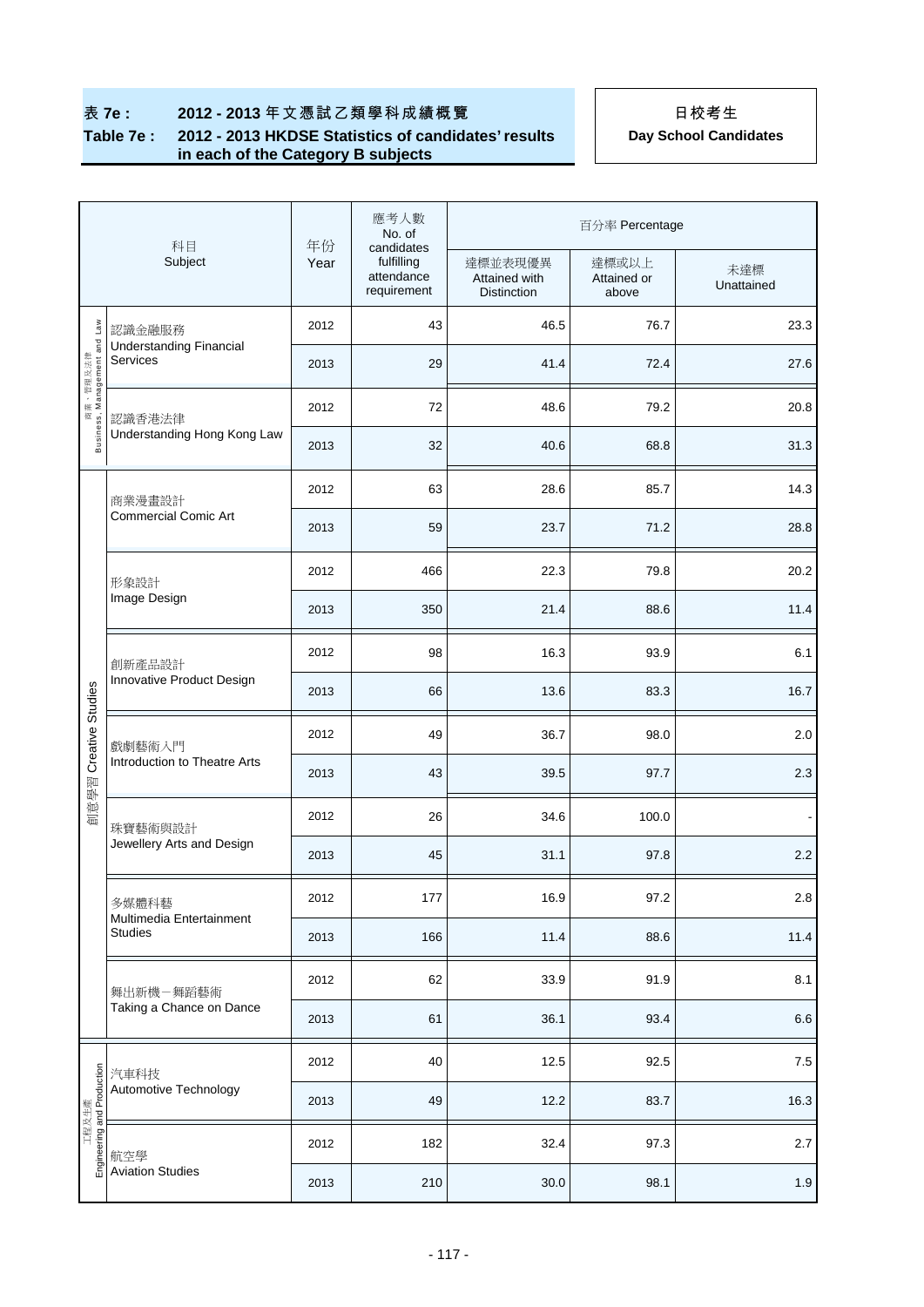### **Table 7e : 2012 - 2013 HKDSE Statistics of candidates' results in each of the Category B subjects**

| 科目<br>Subject                       |                                                     | 年份   | 應考人數<br>No. of<br>candidates            | 百分率 Percentage                                 |                               |                   |  |  |
|-------------------------------------|-----------------------------------------------------|------|-----------------------------------------|------------------------------------------------|-------------------------------|-------------------|--|--|
|                                     |                                                     | Year | fulfilling<br>attendance<br>requirement | 達標並表現優異<br>Attained with<br><b>Distinction</b> | 達標或以上<br>Attained or<br>above | 未達標<br>Unattained |  |  |
|                                     | 屋宇設施工程                                              | 2012 | 18                                      | 38.9                                           | 100.0                         |                   |  |  |
| Engineering and Production<br>工程及生產 | <b>Building Facilities Engineering</b>              | 2013 | 42                                      | 7.1                                            | 92.9                          | 7.1               |  |  |
|                                     | 電子產品設計實務                                            | 2012 |                                         |                                                |                               |                   |  |  |
|                                     | Electronic Product Design in<br>Action              | 2013 | 24                                      | 37.5                                           | 87.5                          | 12.5              |  |  |
|                                     | 環境工程                                                | 2012 |                                         |                                                |                               |                   |  |  |
|                                     | <b>Environmental Engineering</b>                    | 2013 | 13                                      | 30.8                                           | 92.3                          | 7.7               |  |  |
|                                     | 電影及錄像                                               | 2012 | 213                                     | 16.4                                           | 95.3                          | 4.7               |  |  |
|                                     | Film and Video Studies                              | 2013 | 160                                     | 15.6                                           | 87.5                          | 12.5              |  |  |
|                                     | 資訊娛樂節目製作<br>Infotainment Production                 | 2012 | 39                                      | 46.2                                           | 100.0                         |                   |  |  |
| 媒體及傳意 Media and Communication       |                                                     | 2013 | 18                                      | 33.3                                           | 100.0                         |                   |  |  |
|                                     | 公關及廣告<br>Public Relations and<br>Advertising        | 2012 |                                         |                                                |                               |                   |  |  |
|                                     |                                                     | 2013 | 39                                      | 38.5                                           | 84.6                          | 15.4              |  |  |
|                                     | 電台主持與節目製作<br>Radio Host and Programme<br>Production | 2012 | 113                                     | 39.8                                           | 98.2                          | 1.8               |  |  |
|                                     |                                                     | 2013 | 102                                     | 38.2                                           | 100.0                         |                   |  |  |
|                                     | 幼兒成長教育                                              | 2012 | 189                                     | 28.6                                           | 100.0                         |                   |  |  |
|                                     | Child Development and Care                          | 2013 | 145                                     | 28.3                                           | 93.8                          | $6.2\,$           |  |  |
|                                     | 項目策劃及運作                                             | 2012 | 47                                      | 51.1                                           | 91.5                          | 8.5               |  |  |
| Services                            | Events Planning and Operation                       | 2013 | 39                                      | 48.7                                           | 97.4                          | 2.6               |  |  |
| 服務                                  | 美容學基礎                                               | 2012 | 351                                     | 23.9                                           | 89.7                          | 10.3              |  |  |
|                                     | <b>Fundamental Cosmetology</b>                      | 2013 | 240                                     | 22.9                                           | 92.1                          | $7.9$             |  |  |
|                                     | 酒店服務營運                                              | 2012 | 507                                     | 22.9                                           | 82.6                          | 17.4              |  |  |
|                                     | <b>Hospitality Services in Practice</b>             | 2013 | 416                                     | 19.0                                           | 84.1                          | 15.9              |  |  |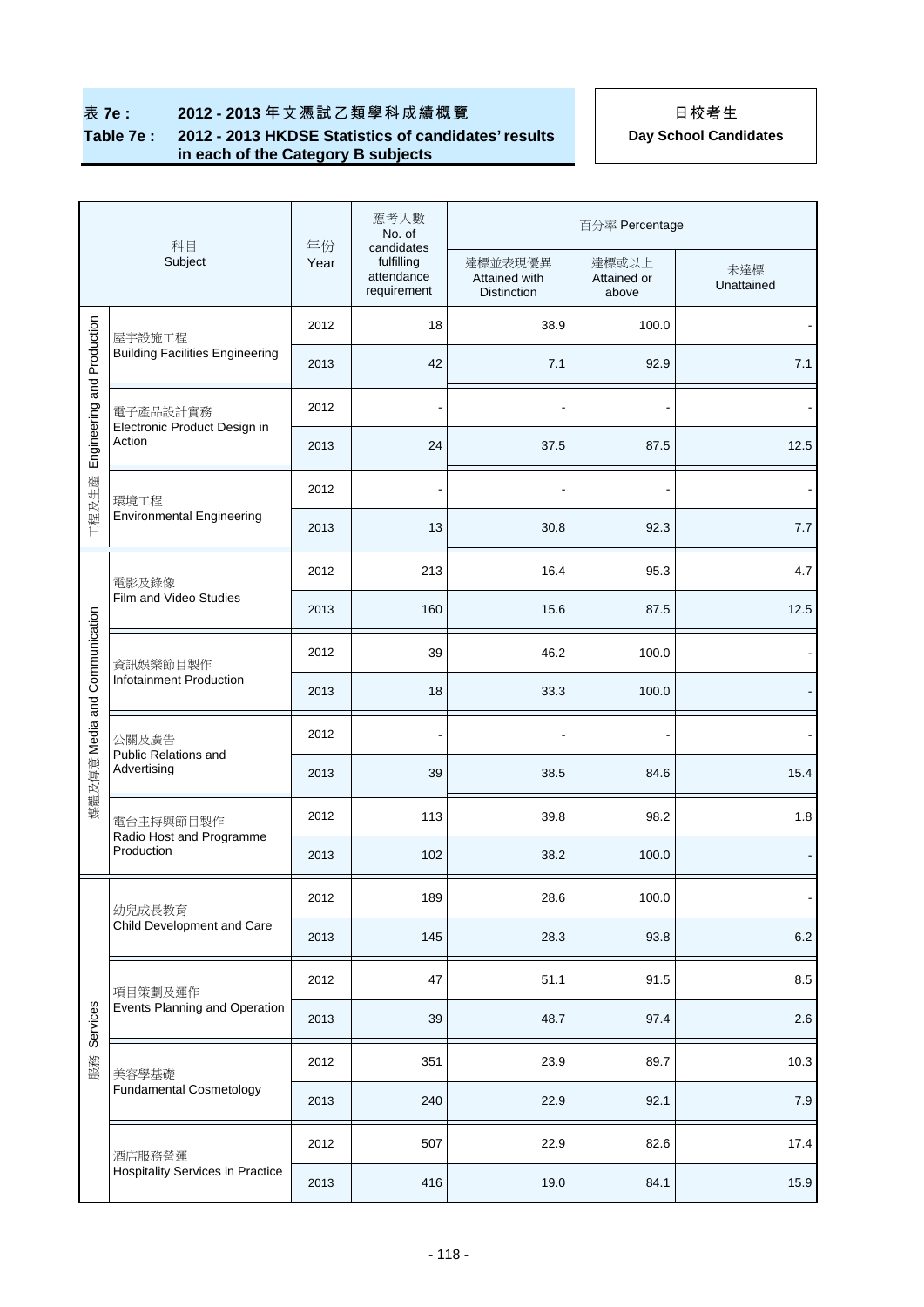# 表 **7e : 2012 - 2013** 年文憑試乙類學科成績概覽 日本著生

### **Table 7e : 2012 - 2013 HKDSE Statistics of candidates' results in each of the Category B subjects**

| 科目<br>Subject                     |                                  | 年份   | 應考人數<br>No. of<br>candidates            | 百分率 Percentage                                 |                               |                   |  |  |
|-----------------------------------|----------------------------------|------|-----------------------------------------|------------------------------------------------|-------------------------------|-------------------|--|--|
|                                   |                                  | Year | fulfilling<br>attendance<br>requirement | 達標並表現優異<br>Attained with<br><b>Distinction</b> | 達標或以上<br>Attained or<br>above | 未達標<br>Unattained |  |  |
|                                   | 酒店營運<br><b>Hotel Operations</b>  | 2012 | 523                                     | 14.1                                           | 95.8                          | 4.2               |  |  |
| Services                          |                                  | 2013 | 442                                     | 11.5                                           | 95.5                          | 4.5               |  |  |
| 服務                                | 西式食品製作<br><b>Western Cuisine</b> | 2012 | 646                                     | 17.3                                           | 94.4                          | 5.6               |  |  |
|                                   |                                  | 2013 | 693                                     | 12.0                                           | 97.0                          | 3.0               |  |  |
| 所有乙類學科<br>All Category B subjects |                                  | 2012 | 4746                                    | 24.4                                           | 90.7                          | 9.3               |  |  |
|                                   |                                  | 2013 | 4419                                    | 21.8                                           | 90.4                          | 9.6               |  |  |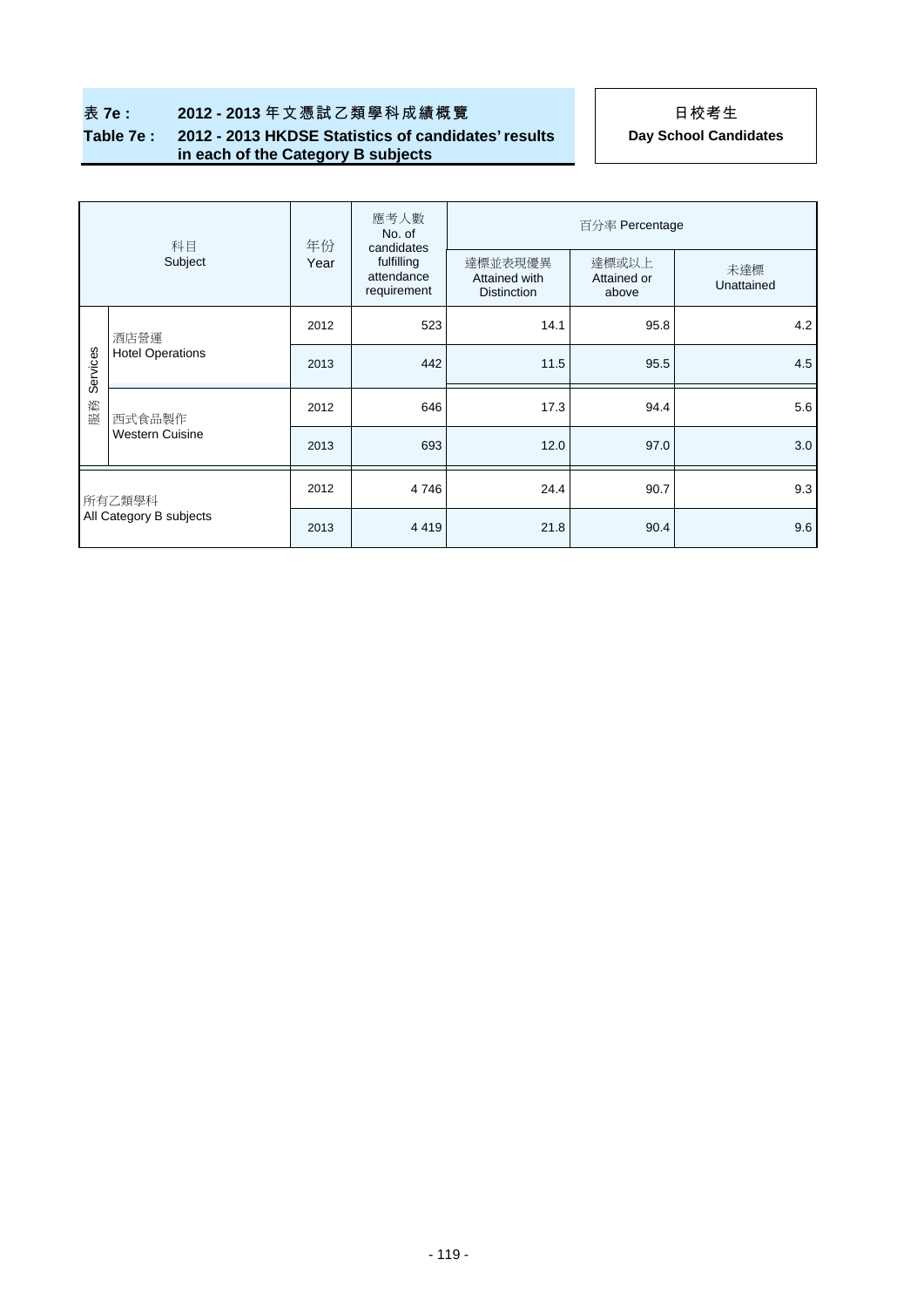### **Table 7f : 2012 - 2013 HKDSE Statistics of candidates' results in each of the Category B subjects**

| 科目<br>Subject                     |                                                | 年份   | 應考人數<br>No. of<br>candidates            | 百分率 Percentage                                 |                               |                   |  |  |
|-----------------------------------|------------------------------------------------|------|-----------------------------------------|------------------------------------------------|-------------------------------|-------------------|--|--|
|                                   |                                                | Year | fulfilling<br>attendance<br>requirement | 達標並表現優異<br>Attained with<br><b>Distinction</b> | 達標或以上<br>Attained or<br>above | 未達標<br>Unattained |  |  |
|                                   | 應用心理學                                          | 2012 |                                         |                                                |                               |                   |  |  |
|                                   | Applied Psychology                             | 2013 | 163                                     | 33.1                                           | 87.1                          | 12.9              |  |  |
|                                   | 運動科學及體適能<br><b>Exercise Science and Health</b> | 2012 | 34                                      | 20.6                                           | 100.0                         |                   |  |  |
|                                   | <b>Fitness</b>                                 | 2013 | 38                                      | 34.2                                           | 97.4                          | 2.6               |  |  |
|                                   | 基礎健康護理                                         | 2012 | 90                                      | 28.9                                           | 94.4                          | 5.6               |  |  |
|                                   | Fundamental Health Care                        | 2013 | 80                                      | 20.0                                           | 86.3                          | 13.8              |  |  |
|                                   | 中醫保健與美容<br>Health and Beauty Keeping in        | 2012 | 84                                      | 22.6                                           | 90.5                          | 9.5               |  |  |
| 應用科學 Applied Science              | <b>TCM</b>                                     | 2013 | 85                                      | 20.0                                           | 83.5                          | 16.5              |  |  |
|                                   | 健康護理實務<br><b>Health Care Practice</b>          | 2012 | 173                                     | 35.3                                           | 98.8                          | 1.2               |  |  |
|                                   |                                                | 2013 | 137                                     | 33.6                                           | 96.4                          | 3.6               |  |  |
|                                   | 醫務化驗科學<br><b>Medical Laboratory Science</b>    | 2012 |                                         |                                                |                               |                   |  |  |
|                                   |                                                | 2013 | 77                                      | 57.1                                           | 79.2                          | 20.8              |  |  |
|                                   | 運動管理與教練法                                       | 2012 | 70                                      | 30.0                                           | 95.7                          | 4.3               |  |  |
|                                   | Sports Coaching and<br>Management              | 2013 | 55                                      | 16.4                                           | 92.7                          | 7.3               |  |  |
|                                   | 國際商貿市場拓展                                       | 2012 | 31                                      | 54.8                                           | 90.3                          | 9.7               |  |  |
|                                   | Marketing in Global Trade                      | 2013 | 28                                      | 46.4                                           | 75.0                          | 25.0              |  |  |
|                                   | 中小企實用電腦會計                                      | 2012 | 246                                     | 30.9                                           | 71.5                          | 28.5              |  |  |
|                                   | <b>Practical Accounting for SMEs</b>           | 2013 | 210                                     | 25.7                                           | 66.7                          | 33.3              |  |  |
|                                   | 採購及營銷                                          | 2012 | 120                                     | 18.3                                           | 92.5                          | $7.5\,$           |  |  |
| 管理及法律Business, Management and Lav | Purchasing and Merchandising                   | 2013 | 65                                      | 9.2                                            | 98.5                          | $1.5$             |  |  |
| $\pmb{\cdot}$                     | 零售管理                                           | 2012 | 26                                      | 46.2                                           | 88.5                          | 11.5              |  |  |
| 商業                                | Retail Management                              | 2013 | 43                                      | 23.3                                           | 100.0                         |                   |  |  |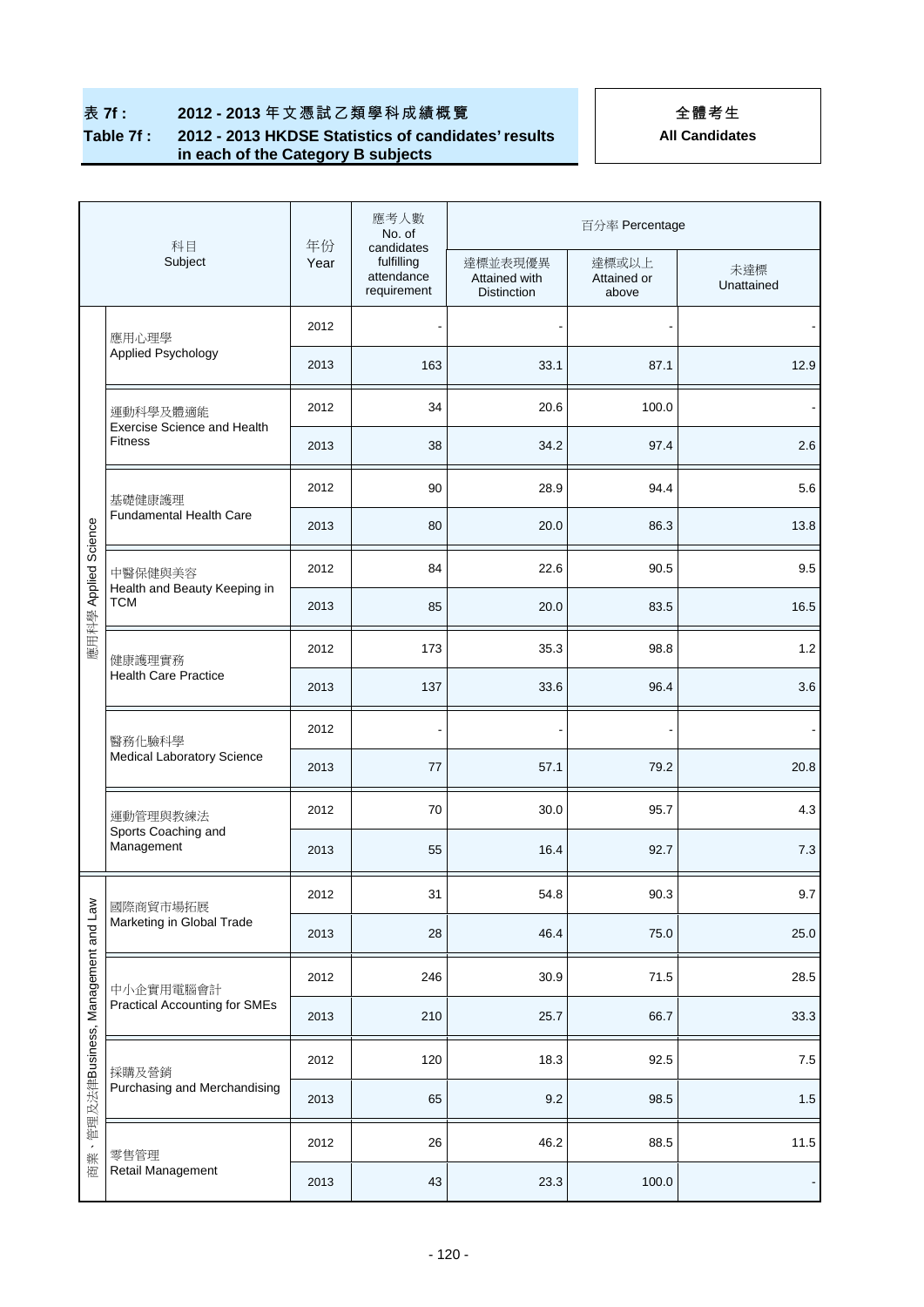### **表 7f : 2012 - 2013** 年文憑試乙類學科成績概覽 2014 - 全體考生

### **Table 7f : 2012 - 2013 HKDSE Statistics of candidates' results in each of the Category B subjects**

| 科目                                   |                                            | 年份   | 應考人數<br>No. of<br>candidates            | 百分率 Percentage                                 |                               |                   |  |  |
|--------------------------------------|--------------------------------------------|------|-----------------------------------------|------------------------------------------------|-------------------------------|-------------------|--|--|
|                                      | Subject                                    | Year | fulfilling<br>attendance<br>requirement | 達標並表現優異<br>Attained with<br><b>Distinction</b> | 達標或以上<br>Attained or<br>above | 未達標<br>Unattained |  |  |
| Law                                  | 認識金融服務                                     | 2012 | 43                                      | 46.5                                           | 76.7                          | 23.3              |  |  |
| 商業、管理及法律<br>Business, Management and | <b>Understanding Financial</b><br>Services | 2013 | 29                                      | 41.4                                           | 72.4                          | 27.6              |  |  |
|                                      | 認識香港法律                                     | 2012 | 72                                      | 48.6                                           | 79.2                          | 20.8              |  |  |
|                                      | Understanding Hong Kong Law                | 2013 | 34                                      | 41.2                                           | 70.6                          | 29.4              |  |  |
|                                      | 商業漫畫設計                                     | 2012 | 69                                      | 26.1                                           | 84.1                          | 15.9              |  |  |
|                                      | <b>Commercial Comic Art</b>                | 2013 | 62                                      | 22.6                                           | 71.0                          | 29.0              |  |  |
|                                      | 形象設計                                       | 2012 | 481                                     | 22.0                                           | 80.2                          | 19.8              |  |  |
|                                      | Image Design                               | 2013 | 354                                     | 21.2                                           | 88.1                          | 11.9              |  |  |
|                                      | 創新產品設計<br>Innovative Product Design        | 2012 | 104                                     | 15.4                                           | 94.2                          | 5.8               |  |  |
|                                      |                                            | 2013 | 67                                      | 13.4                                           | 83.6                          | 16.4              |  |  |
| Creative Studies                     | 戲劇藝術入門<br>Introduction to Theatre Arts     | 2012 | 50                                      | 36.0                                           | 98.0                          | 2.0               |  |  |
|                                      |                                            | 2013 | 44                                      | 38.6                                           | 97.7                          | 2.3               |  |  |
| 創意學習                                 | 珠寶藝術與設計                                    | 2012 | 26                                      | 34.6                                           | 100.0                         |                   |  |  |
|                                      | Jewellery Arts and Design                  | 2013 | 45                                      | 31.1                                           | 97.8                          | 2.2               |  |  |
|                                      | 多媒體科藝                                      | 2012 | 180                                     | 17.2                                           | 97.2                          | 2.8               |  |  |
|                                      | Multimedia Entertainment<br><b>Studies</b> | 2013 | 171                                     | 11.1                                           | 87.7                          | 12.3              |  |  |
|                                      | 舞出新機一舞蹈藝術                                  | 2012 | 63                                      | 33.3                                           | 92.1                          | $7.9$             |  |  |
|                                      | Taking a Chance on Dance                   | 2013 | 61                                      | 36.1                                           | 93.4                          | $6.6\,$           |  |  |
|                                      | 汽車科技                                       | 2012 | 41                                      | 12.2                                           | 92.7                          | 7.3               |  |  |
| 工程及生產<br>Engineering and Production  | Automotive Technology                      | 2013 | 52                                      | 11.5                                           | 82.7                          | 17.3              |  |  |
|                                      | 航空學                                        | 2012 | 189                                     | 33.3                                           | 96.8                          | $3.2\,$           |  |  |
|                                      | <b>Aviation Studies</b>                    | 2013 | 218                                     | 29.4                                           | 97.7                          | $2.3\,$           |  |  |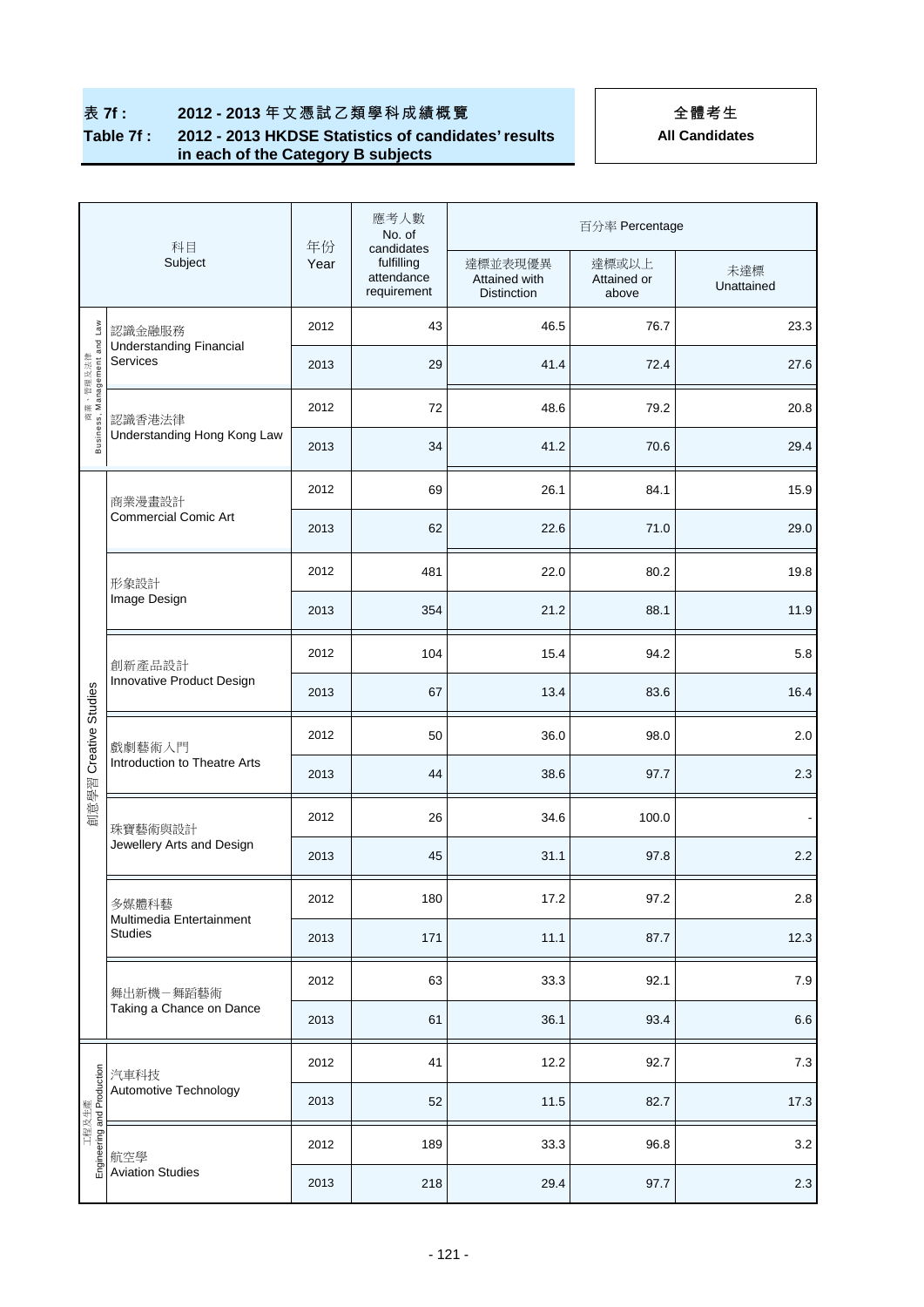### **表 7f : 2012 - 2013** 年文憑試乙類學科成績概覽 (1)

### **Table 7f : 2012 - 2013 HKDSE Statistics of candidates' results in each of the Category B subjects**

| 科目                                     |                                                     | 年份   | 應考人數<br>No. of<br>candidates            | 百分率 Percentage                          |                               |                   |  |  |
|----------------------------------------|-----------------------------------------------------|------|-----------------------------------------|-----------------------------------------|-------------------------------|-------------------|--|--|
|                                        | Subject                                             | Year | fulfilling<br>attendance<br>requirement | 達標並表現優異<br>Attained with<br>Distinction | 達標或以上<br>Attained or<br>above | 未達標<br>Unattained |  |  |
|                                        | 屋宇設施工程                                              | 2012 | 21                                      | 33.3                                    | 100.0                         |                   |  |  |
| and Production<br>Engineering<br>工程及生產 | <b>Building Facilities Engineering</b>              | 2013 | 45                                      | 6.7                                     | 93.3                          | 6.7               |  |  |
|                                        | 電子產品設計實務                                            | 2012 |                                         |                                         |                               |                   |  |  |
|                                        | Electronic Product Design in<br>Action              | 2013 | 24                                      | 37.5                                    | 87.5                          | 12.5              |  |  |
|                                        | 環境工程                                                | 2012 | $\overline{\phantom{a}}$                | $\overline{a}$                          | $\overline{\phantom{a}}$      |                   |  |  |
|                                        | <b>Environmental Engineering</b>                    | 2013 | 14                                      | 28.6                                    | 85.7                          | 14.3              |  |  |
|                                        | 電影及錄像                                               | 2012 | 235                                     | 15.3                                    | 93.2                          | 6.8               |  |  |
|                                        | Film and Video Studies                              | 2013 | 178                                     | 14.0                                    | 86.0                          | 14.0              |  |  |
| Communication                          | 資訊娛樂節目製作<br>Infotainment Production                 | 2012 | 39                                      | 46.2                                    | 100.0                         |                   |  |  |
| 煤體及傳意 Media and                        |                                                     | 2013 | 19                                      | 31.6                                    | 100.0                         |                   |  |  |
|                                        | 公關及廣告<br>Public Relations and<br>Advertising        | 2012 |                                         |                                         |                               |                   |  |  |
|                                        |                                                     | 2013 | 39                                      | 38.5                                    | 84.6                          | 15.4              |  |  |
|                                        | 電台主持與節目製作<br>Radio Host and Programme<br>Production | 2012 | 119                                     | 39.5                                    | 97.5                          | 2.5               |  |  |
|                                        |                                                     | 2013 | 106                                     | 37.7                                    | 100.0                         |                   |  |  |
|                                        | 幼兒成長教育                                              | 2012 | 191                                     | 28.8                                    | 100.0                         |                   |  |  |
|                                        | Child Development and Care                          | 2013 | 156                                     | 26.3                                    | 94.2                          | $5.8\,$           |  |  |
|                                        | 項目策劃及運作                                             | 2012 | 63                                      | 38.1                                    | 77.8                          | 22.2              |  |  |
| Services                               | Events Planning and Operation                       | 2013 | 54                                      | 35.2                                    | 79.6                          | 20.4              |  |  |
| 服務                                     | 美容學基礎                                               | 2012 | 371                                     | 22.6                                    | 87.1                          | 12.9              |  |  |
|                                        | <b>Fundamental Cosmetology</b>                      | 2013 | 272                                     | 21.0                                    | 91.5                          | $8.5\,$           |  |  |
|                                        | 酒店服務營運                                              | 2012 | 515                                     | 22.7                                    | 82.3                          | 17.7              |  |  |
|                                        | <b>Hospitality Services in Practice</b>             | 2013 | 419                                     | 19.1                                    | 84.2                          | 15.8              |  |  |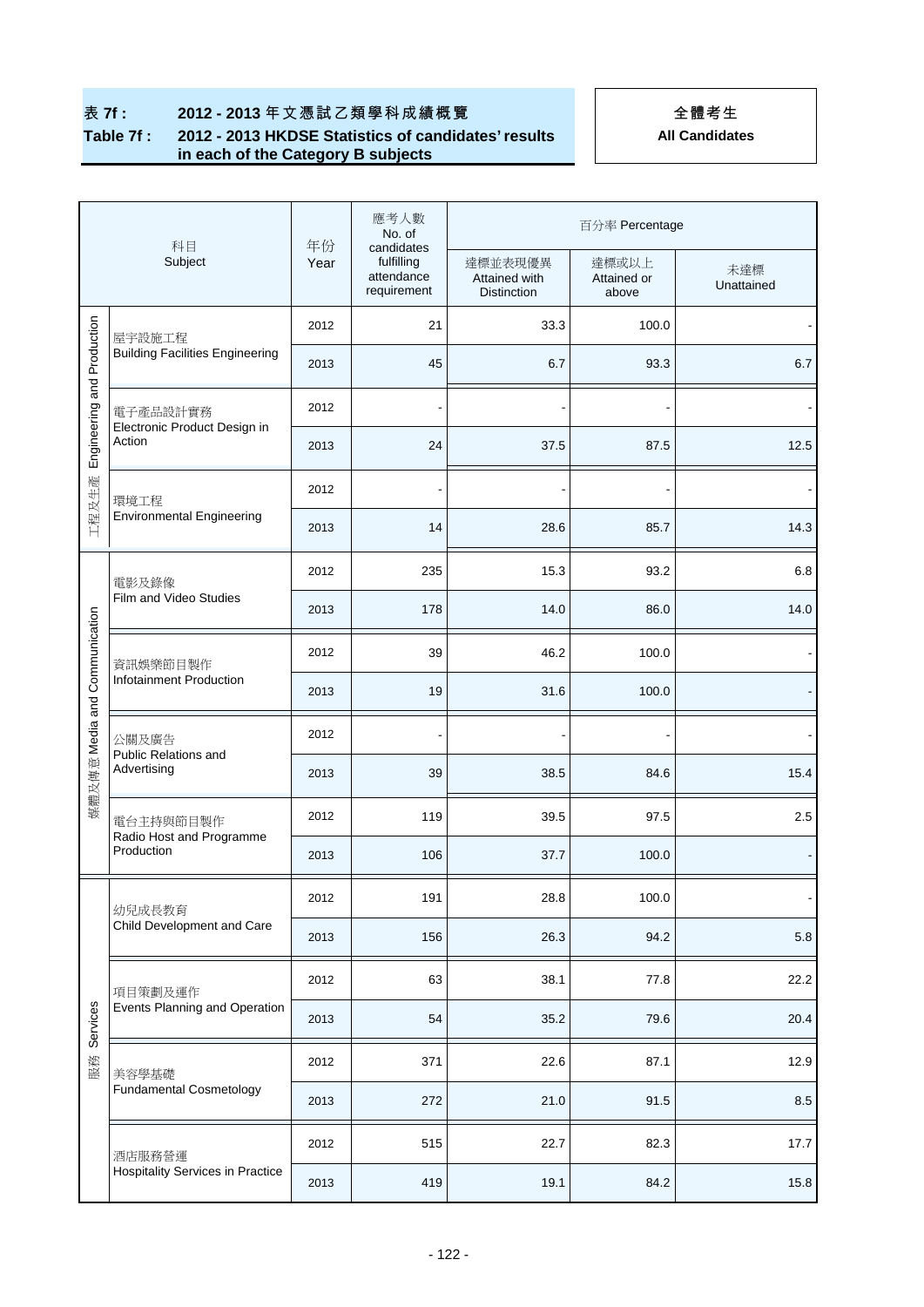# 表 7f : 2012 - 2013 年文憑試乙類學科成績概覽 **1989年 - 1989年 - 1989年 全體考生**

### **Table 7f : 2012 - 2013 HKDSE Statistics of candidates' results in each of the Category B subjects**

| 科目<br>Subject                     |                                  | 年份   | 應考人數<br>No. of<br>candidates            | 百分率 Percentage                                 |                               |                   |  |  |
|-----------------------------------|----------------------------------|------|-----------------------------------------|------------------------------------------------|-------------------------------|-------------------|--|--|
|                                   |                                  | Year | fulfilling<br>attendance<br>requirement | 達標並表現優異<br>Attained with<br><b>Distinction</b> | 達標或以上<br>Attained or<br>above | 未達標<br>Unattained |  |  |
|                                   | 酒店營運<br><b>Hotel Operations</b>  | 2012 | 548                                     | 14.4                                           | 94.7                          | 5.3               |  |  |
| Services                          |                                  | 2013 | 453                                     | 11.3                                           | 95.1                          | 4.9               |  |  |
| 服務                                | 西式食品製作<br><b>Western Cuisine</b> | 2012 | 655                                     | 17.3                                           | 94.4                          | 5.6               |  |  |
|                                   |                                  | 2013 | 728                                     | 11.7                                           | 97.0                          | 3.0               |  |  |
| 所有乙類學科<br>All Category B subjects |                                  | 2012 | 4 9 4 9                                 | 23.9                                           | 89.9                          | 10.1              |  |  |
|                                   |                                  | 2013 | 4 6 2 5                                 | 21.3                                           | 89.8                          | 10.2              |  |  |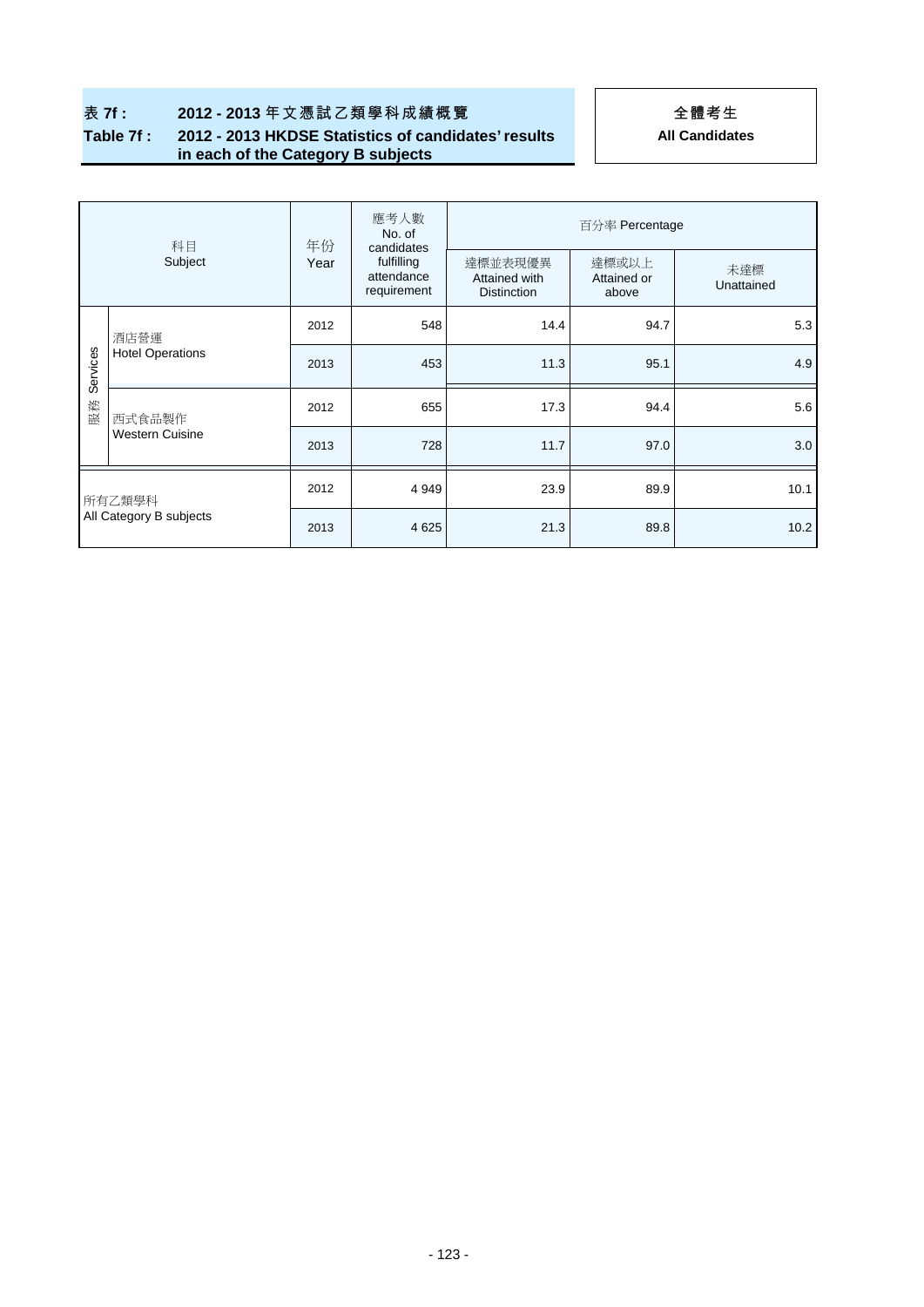#### **Table 7g : 2012 - 2013 HKDSE Statistics of candidates' results in each of the Category C subjects**

|                         | 年份   | 出席            | 百分率 Percentage                                                                                                                                                                                                                                                                                                                                                                                                                                                                                                                                                                                  |      |       |      |      |        |  |
|-------------------------|------|---------------|-------------------------------------------------------------------------------------------------------------------------------------------------------------------------------------------------------------------------------------------------------------------------------------------------------------------------------------------------------------------------------------------------------------------------------------------------------------------------------------------------------------------------------------------------------------------------------------------------|------|-------|------|------|--------|--|
| 科目<br>Subject           | Year | 人數<br>No. sat | a                                                                                                                                                                                                                                                                                                                                                                                                                                                                                                                                                                                               | $b+$ | $C +$ | $d+$ | $e+$ | $\cup$ |  |
| 法語                      | 2012 | 87            | 12.6                                                                                                                                                                                                                                                                                                                                                                                                                                                                                                                                                                                            | 28.7 | 48.3  | 59.8 | 73.6 | 26.4   |  |
| French Language         | 2013 | 89            | 21.3<br>42.7<br>60.7<br>78.7<br>92.1<br>3<br>100.0<br>33.3<br>66.7<br>66.7<br>66.7<br>$\overline{\phantom{a}}$<br>$\qquad \qquad \blacksquare$<br>60.0<br>10.0<br>30.0<br>50.0<br>80.0<br>8<br>25.0<br>50.0<br>62.5<br>75.0<br>100.0<br>36.2<br>55.1<br>66.1<br>77.2<br>85.8<br>62.7<br>77.3<br>85.5<br>87.3<br>92.7<br>$\overline{7}$<br>57.1<br>71.4<br>85.7<br>100.0<br>71.4<br>50.0<br>66.7<br>77.8<br>77.8<br>83.3<br>5<br>40.0<br>80.0<br>80.0<br>80.0<br>80.0<br>38.5<br>92.3<br>100.0<br>100.0<br>100.0<br>27.2<br>45.6<br>59.4<br>70.3<br>81.6<br>43.7<br>63.4<br>75.6<br>83.6<br>92.4 | 7.9  |       |      |      |        |  |
| 德語                      | 2012 |               |                                                                                                                                                                                                                                                                                                                                                                                                                                                                                                                                                                                                 |      |       |      |      |        |  |
| German Language         | 2013 |               |                                                                                                                                                                                                                                                                                                                                                                                                                                                                                                                                                                                                 |      |       |      |      |        |  |
| 印地語                     | 2012 | 10            |                                                                                                                                                                                                                                                                                                                                                                                                                                                                                                                                                                                                 |      |       |      |      | 20.0   |  |
| Hindi Language          | 2013 |               |                                                                                                                                                                                                                                                                                                                                                                                                                                                                                                                                                                                                 |      |       |      |      |        |  |
| 日語                      | 2012 | 127           |                                                                                                                                                                                                                                                                                                                                                                                                                                                                                                                                                                                                 |      |       |      |      | 14.2   |  |
| Japanese Language       | 2013 | 110           |                                                                                                                                                                                                                                                                                                                                                                                                                                                                                                                                                                                                 |      |       |      |      | 7.3    |  |
| 西班牙語                    | 2012 |               |                                                                                                                                                                                                                                                                                                                                                                                                                                                                                                                                                                                                 |      |       |      |      |        |  |
| Spanish Language        | 2013 | 18            |                                                                                                                                                                                                                                                                                                                                                                                                                                                                                                                                                                                                 |      |       |      |      | 16.7   |  |
| 烏爾都語                    | 2012 |               |                                                                                                                                                                                                                                                                                                                                                                                                                                                                                                                                                                                                 |      |       |      |      | 20.0   |  |
| Urdu Language           | 2013 | 13            |                                                                                                                                                                                                                                                                                                                                                                                                                                                                                                                                                                                                 |      |       |      |      |        |  |
| 所有丙類學科                  | 2012 | 239           |                                                                                                                                                                                                                                                                                                                                                                                                                                                                                                                                                                                                 |      |       |      |      | 18.4   |  |
| All Category C subjects | 2013 | 238           |                                                                                                                                                                                                                                                                                                                                                                                                                                                                                                                                                                                                 |      |       |      |      | 7.6    |  |